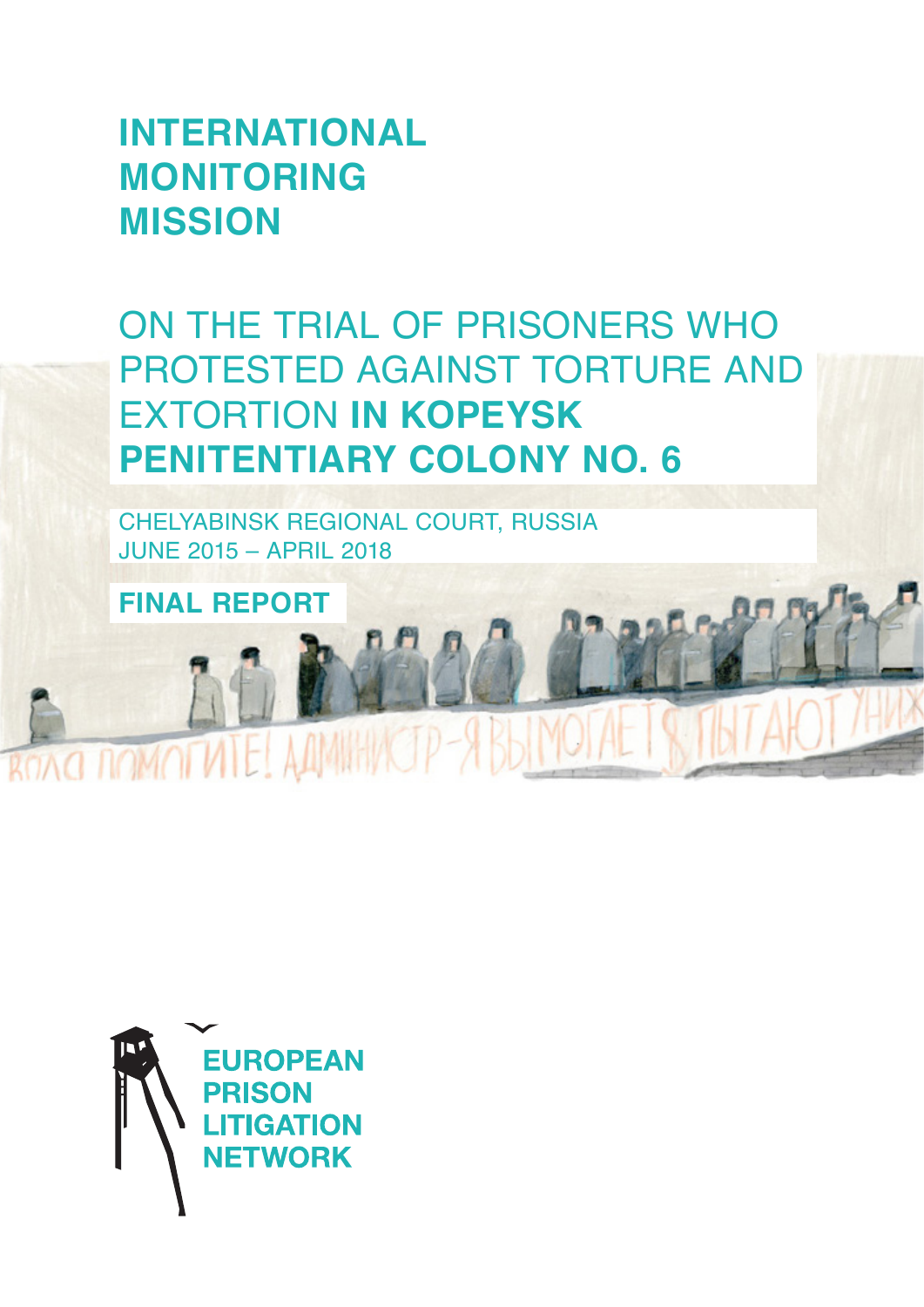#### **Editors :**

- E. Mezak,
- A. Laptev,
- A. Bartolini,
- P. Baigarova,
- J. Krikorian,
- H. de Suremain

# **Cover illustration :**

Konstantin Potapov

# @ European Prison Litigation Network, 2019

www.prisonlitigation.org

# **With the financial support of :**

Swiss Federal Department of Foreign Affairs Barreau de Paris Solidarités



Schweizerische Eidgenossenschaft Confédération suisse Confederazione Svizzera Confederaziun svizra

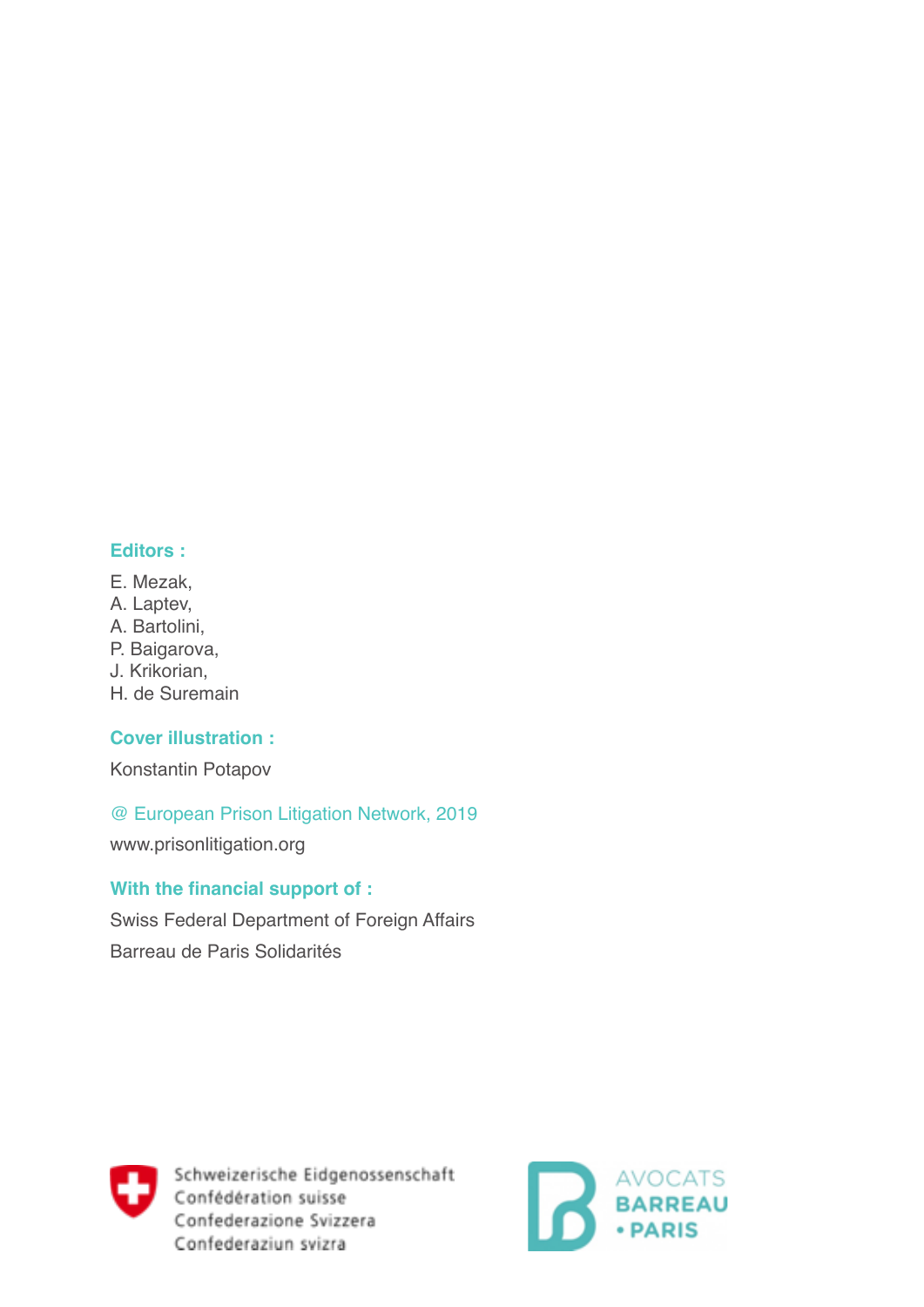# **Table of content**

| 1. The origins of the Kopeysk case: the incidents of November 2012 and their causes 6            |  |
|--------------------------------------------------------------------------------------------------|--|
| 1.1 The penitentiary colony n°6 of Kopeysk, a prison facility described as a place of torture  6 |  |
|                                                                                                  |  |
|                                                                                                  |  |
|                                                                                                  |  |
|                                                                                                  |  |
| 2.1 Institutional reactions to the revelations on the situation in the colony 7                  |  |
|                                                                                                  |  |
|                                                                                                  |  |
|                                                                                                  |  |
|                                                                                                  |  |
|                                                                                                  |  |
| 2.4 The situation of the accused during the preparatory stages of the criminal proceeding 14     |  |
|                                                                                                  |  |
|                                                                                                  |  |
|                                                                                                  |  |
| 3.1 General presentation of the proceedings : the formation of the court, the parties 17         |  |
|                                                                                                  |  |
|                                                                                                  |  |
|                                                                                                  |  |
|                                                                                                  |  |
|                                                                                                  |  |
|                                                                                                  |  |
|                                                                                                  |  |
|                                                                                                  |  |
|                                                                                                  |  |
|                                                                                                  |  |
| 3.2.4 Translation                                                                                |  |
|                                                                                                  |  |
|                                                                                                  |  |
|                                                                                                  |  |
|                                                                                                  |  |
|                                                                                                  |  |
|                                                                                                  |  |
|                                                                                                  |  |
|                                                                                                  |  |
| 4.1.1 The Court's formal approach to dismissing allegations of torture 32                        |  |
|                                                                                                  |  |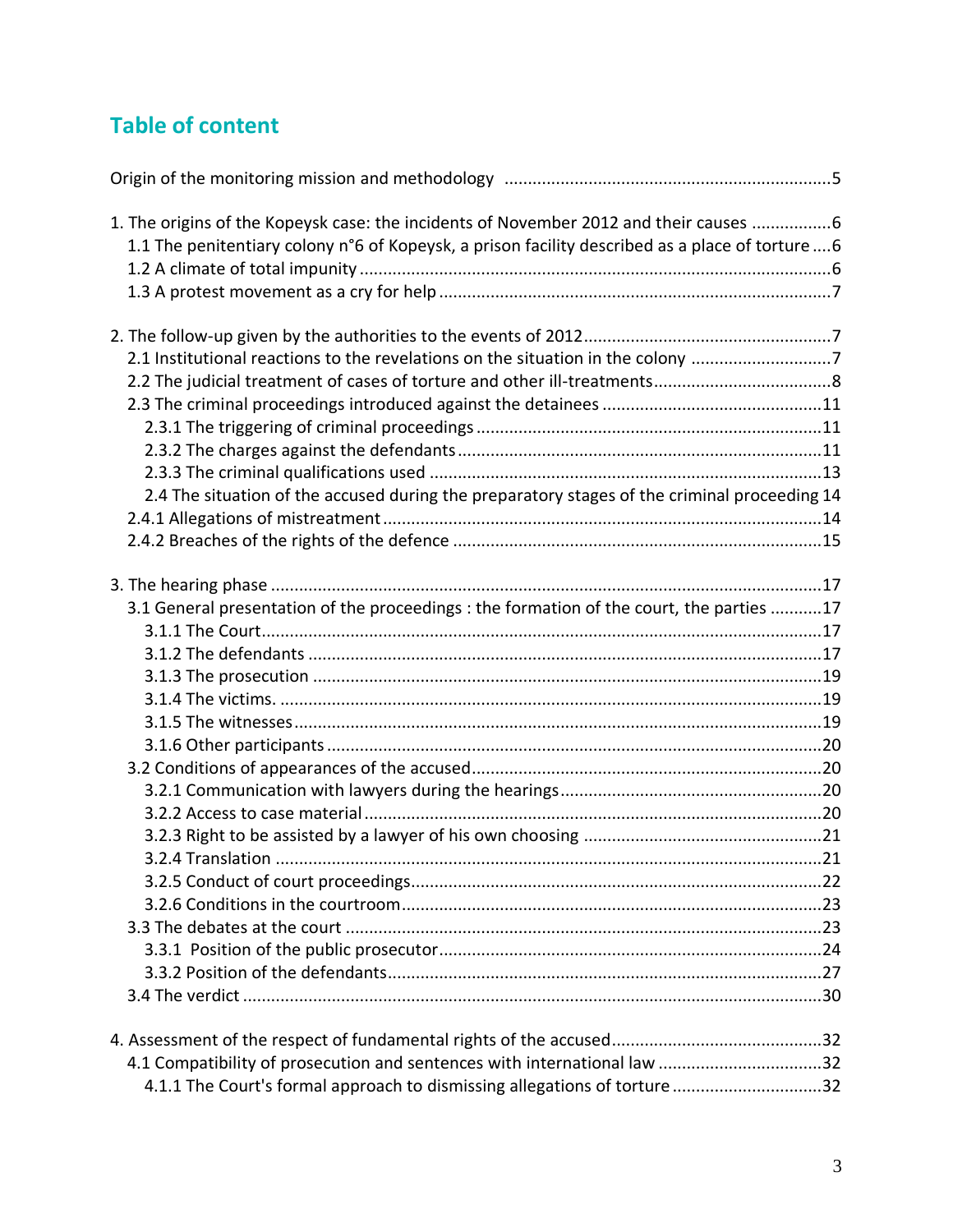| 4.1.3 The failure to take into account freedom of expression and freedom of assembly 35   |
|-------------------------------------------------------------------------------------------|
|                                                                                           |
|                                                                                           |
|                                                                                           |
|                                                                                           |
|                                                                                           |
| 4.4.3 Participation of the accused in the proceedings and confidential communication with |
|                                                                                           |
|                                                                                           |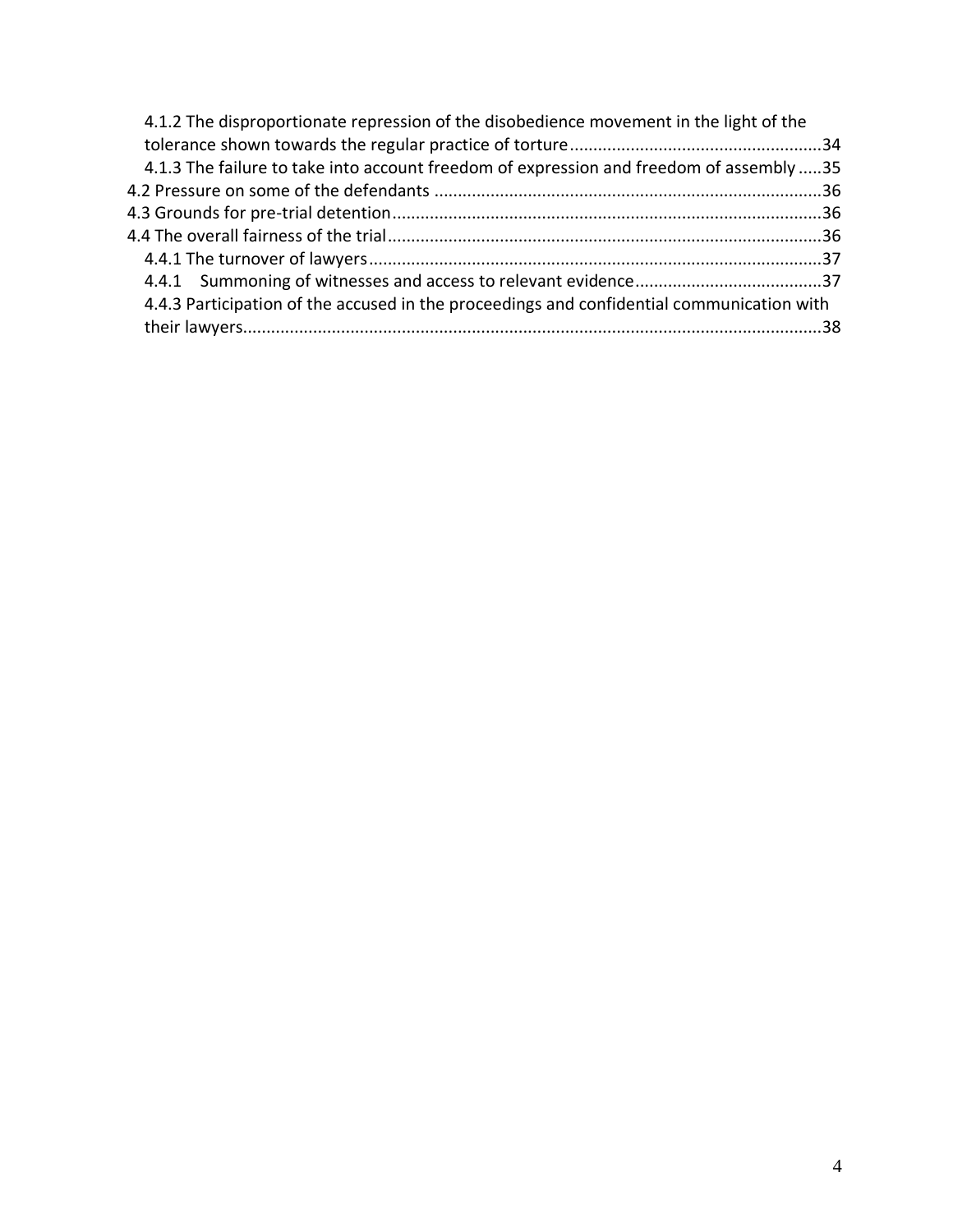# **Origin of the monitoring mission and methodology**

This report is the outcome of a monitoring trial effort conducted by the European Prison Litigation Network (EPLN), upon being approached by human rights activists and lawyers in 2015 who expressed the need for an international organization monitoring the trial against 17 individuals accused of mass riots in connection with the protests held in Colony No. 6 on 24-25 November 2012.

The conduct and outcome of the trial is considered by the EPLN as of major importance as it could reveal the Russian authorities' position on ill-treatments in places of detention and the authority given to the recommendations of the Prison Public Monitoring Commissions in Russia<sup>1</sup>.

Two Russian observers, the jurist Ernest Mezak and lawyer Alexey Laptev, were mandated by the EPLN to observe the hearings in compliance with a methodology set up by the EPLN and approved by the Steering Committee of the Monitoring Mission. The Steering Committee in charge of approving the observation methodology and supervising the trial monitoring progress, is composed of<sup>2</sup>:

- Anton Burkov, Director of the Department of European Law at the Free University of Human Sciences, Ekaterinburg
- Aurore Chaigneau, Dean of the Faculty of Law of the University of Picardie, France
- Leonard Hammer, Professor of Modern Israel Studies at the University of Arizona, and Associate Professor at the Hebrew University of Jerusalem
- Krassimir Kanev, Director of the Bulgarian Helsinki Committee and Professor of Philosophy at the University of Bucharest
- Sacha Koulaeva, at that time Head of Eastern Europe and Central Asia Office at the International Federation for Human Rights (FIDH)
- Mikael Lyngbo, Prosecutor in Denmark and expert at the Council of Europe for the reform of criminal justice in Ukraine
- Andrey Nikolaev, Professor of Constitutional Law and International Law at the Russian State University of Social Sciences
- Kirill Titaev, Researcher at the European University of Saint Petersburg, Russia

The methodology of the trial monitoring is based on:

- the analysis of case file materials
- a legal analysis of the bill of indictment
- the analysis of audio-records of hearings
- interviews with defence lawyers, human rights activists and former members of the Public Monitoring Commission of Chelyabinsk
- The direct observation of court hearings from 14 to 18 November 2016, from 23 to 27 January 2017, from 19 to 23 July 2017 and from 5 to 9 February 2018, when the key prosecution and defence witnesses were examined and the pleadings took place.

 $1$  A Public Monitoring Commission is established in accordance with applicable legislation in every region of the Russian Federation. They consist of representatives of domestic human rights NGOs and are entrusted with the task of monitoring observance of human rights in detention facilities. The Commissions have three main tasks: to perform inspections of detention facilities, prepare recommendations for improvement to the facility authorities and handle complaints by inmates. They have no power to issue binding decisions.

 $2$  The assessment and conclusions of the report on the fairness of the trial and respect for the fundamental rights of the defendants is the sole responsibility of the European Prison Litigation Network only.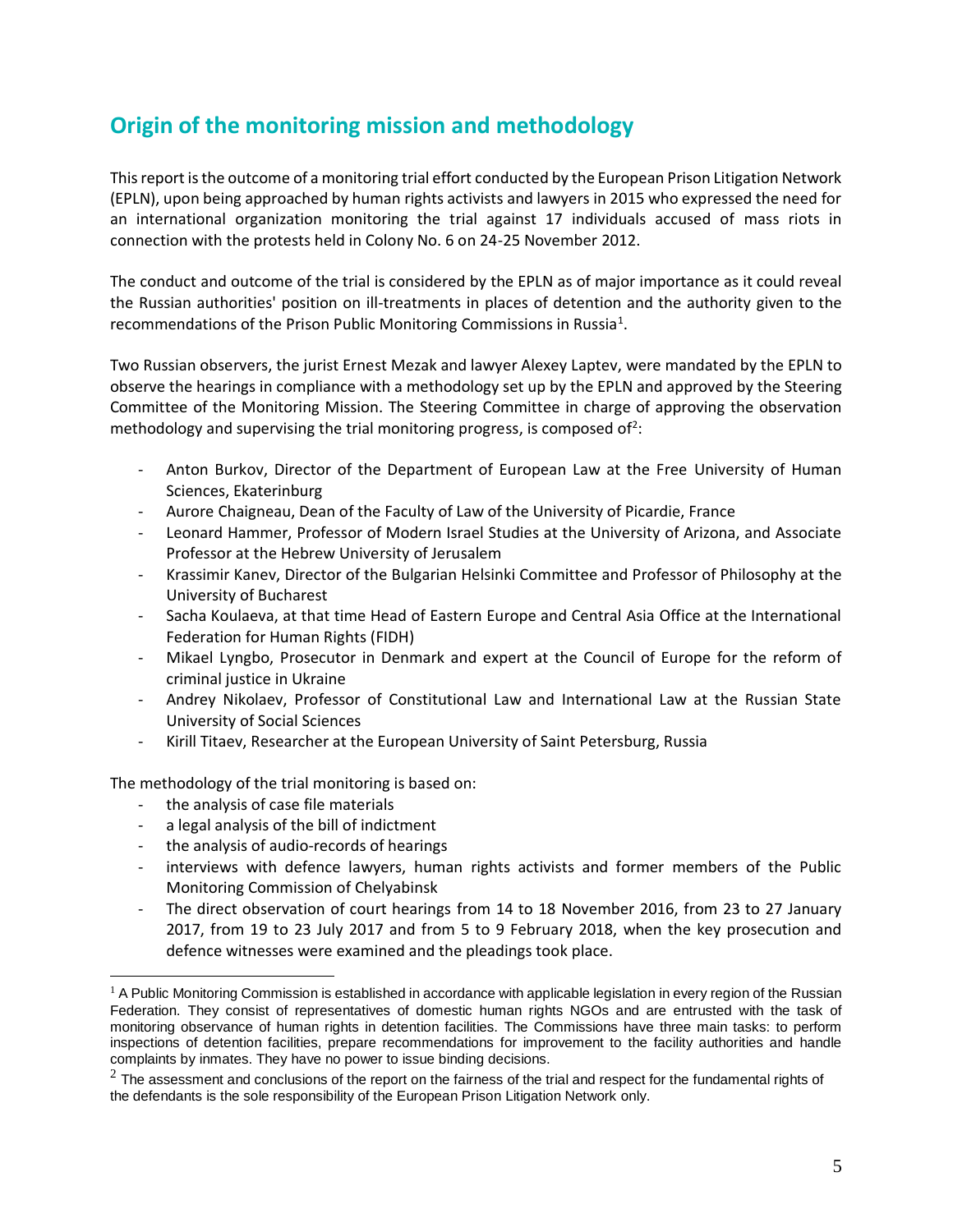# **1. The origins of the Kopeysk case: the incidents of November 2012 and their causes**

# **1.1 The penitentiary colony n°6 of Kopeysk, a prison facility described as a place of torture**

According to authoritative reports published by human rights bodies<sup>3</sup>, in the run-up to the November 2012 events in Colony No. 6 the situation became critical in connection with systematic violations of the detainees' rights. Torture, ill-treatment of prisoners with the aim to extort money and material values from their relatives to the benefit of the Colony administration, violations of detainees' labor and other rights became widespread.

# **1.2 A climate of total impunity**

Numerous complaints filed by the inmates to the Prosecutor's office and other competent bodies were to no avail; moreover, the complainants were subjected to reprisals: they were confined to the punishment wards, subjected to strict detention conditions (SUS), in cell-type premises (PKT) etc. They were also subjected to torture and beatings.

According to reports of the Prison Public Monitoring Commission of Chelyabinsk Region, which conducted three visits to the Colony before the events, there was a climate of fear in the Colony. Only a few prisoners were ready to talk about torture and they were beaten up thereafter for punishment.<sup>4</sup> The atmosphere was heated even more after the death of one prisoner (Mr. Korovkin) in June 2012, who, according to witnesses, was beaten to death by colony officers attempting to extort money from him.<sup>5</sup>

The administration was very unfriendly in respect of the members of the Commission visiting the colony before the events of 24-25 November 2012. On 14 August 2012 the Commission held a press-conference to attract public attention to the death of Mr. Korovkin and practices of torture and extortion in the Colony. $6$  The law-enforcement agencies did not react.

<sup>&</sup>lt;sup>3</sup> "Report on the outcomes of the public inquiry into the circumstances of the events that took place in Colony no. 6 in Kopeysk, Chelyabinsk Region", 06.12.2012, drafted by members and experts of the Russia's Presidential Civil Society and Human Rights Council, URL: <http://president-sovet.ru/documents/read/249/>; and the report "Kopeysk as a future Nuremberg and for contemporary human rights defenders", drafted by a group of independent observers under the leadership of N. Shchur, member of member of the Prison Monitoring Commission (PMC) for the Chelyabinsk Region at the material time URL: <http://uraldem.ru/archives/614>.

<sup>4</sup> Report "Kopeysk as a future Nuremberg and for contemporary human rights defenders", p. 24.

<sup>5</sup> Ibid. p. 27.

<sup>6</sup> Ibid. pp. 33-34.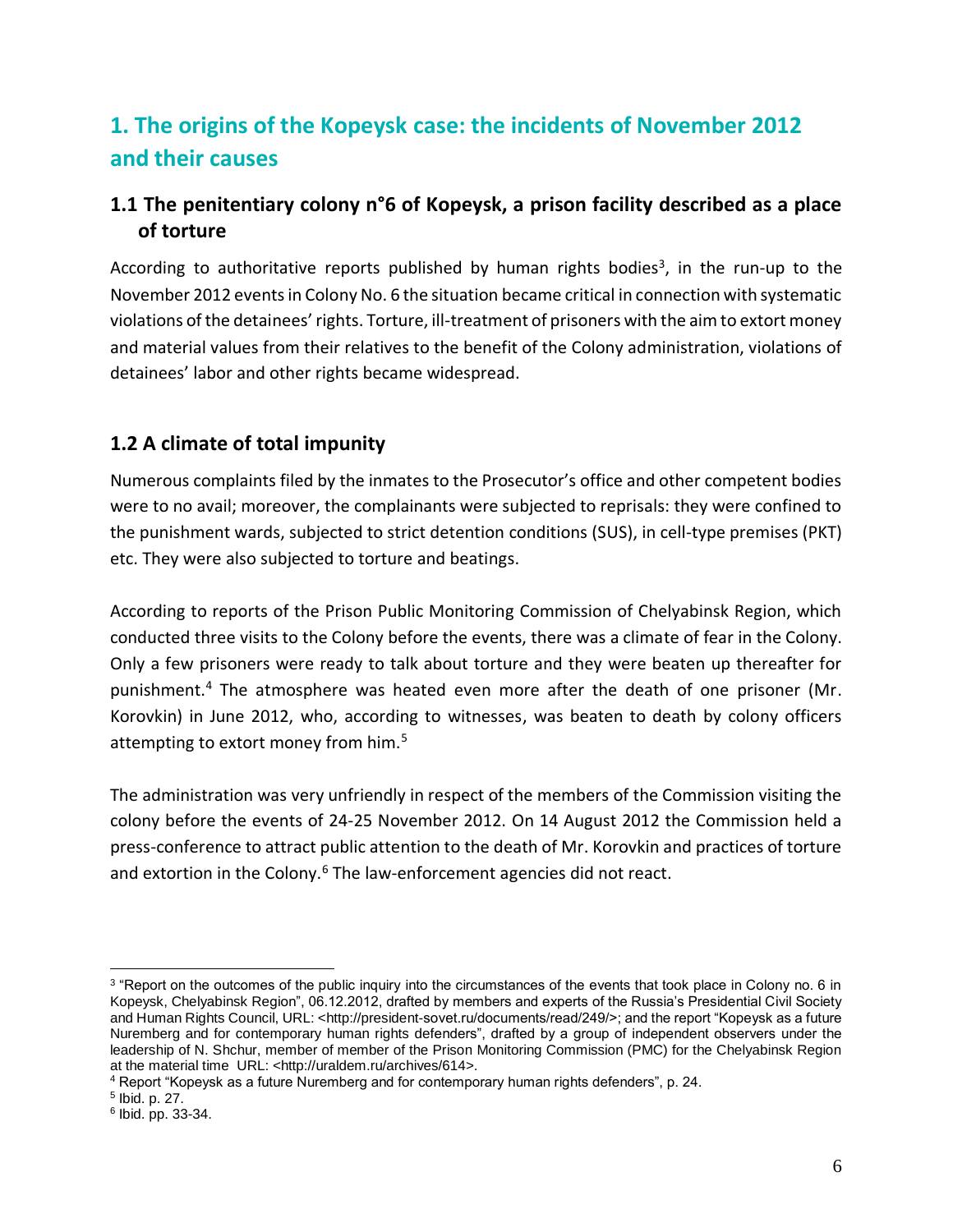### **1.3 A protest movement as a cry for help**

On Saturday, 24 November 2012, on the "Open Doors Day", i.e. on the day of planned visits by relatives to the Colony's detainees, the latter gathered in the inner yard, and also climbed on the roofs of several buildings in the Colony, refused to disperse, to comply with any of the administration's orders, declared a hunger strike and hanged out banners with requests for assistance on the roofs of the Colony's buildings. The banners carried the following messages: "The administration is extorting \$, they torture and humiliate (us)", "People, help us!", "Obtain access to US for the television", "There's 1500 of us".

The Colony administration gave contradictory information on what was happening in the Colony. According to the available information, the protest inside the Colony passed off peacefully. However, on the evening of 24 November 2012 clashes erupted between the OMON (riot police) officers who had cordoned off the Colony outside and the relatives/friends of the prisoners who had not been admitted inside the Colony. 38 people were arrested,<sup>7</sup> 8 OMON officers were injured.<sup>8</sup> The prisoners ended their protest on 27 November 2012 because they had achieved their goal: to draw the attention of the media, human rights activists, and the prosecutor's office to what was happening in the Colony. Members of the Prison Monitoring Commission were present at the spot, but they were granted access to the colony only on 27 November 2012.<sup>9</sup> It should be noted that after the protest all mass-scale extortion, torture and beatings in Colony no. 6 ceased.

# **2. The follow-up given by the authorities to the events of 2012**

# **2.1 Institutional reactions to the revelations on the situation in the colony**

Given considerable media attention to the events at colony no. 6, the Russia's Presidential Civil Society and Human Rights Council (the Presidential Human Rights Council) conducted a factfinding mission from 28 November to 6 December 2012. Members and experts of the Council interviewed many prisoners and their relatives, heard the version of events presented by the Penitentiary Service and studied documentary evidence.

On 4 December 2012 the Presidential Human Rights Council held a public session in Chelyabinsk during which several witnesses were heard (relatives of prisoners of Colony no. 6), who confirmed

 $7$  The detainees were taken to the police departments of Kopeysk and Chelyabinsk in order to draw up administrative protocols. Later on, they were all convicted of an administrative offense and sentenced to a fine in the amount of RUR 1,000 each (roughly 25 EUR at that time), one of them was kept in custody for five days, Report "Kopeysk as a future Nuremberg and for contemporary human rights defenders", p. 70.

<sup>8</sup> Ibid. p. 71.

<sup>&</sup>lt;sup>9</sup> Report of the Presidential Human Rights Council of 06.12.2012, p. 2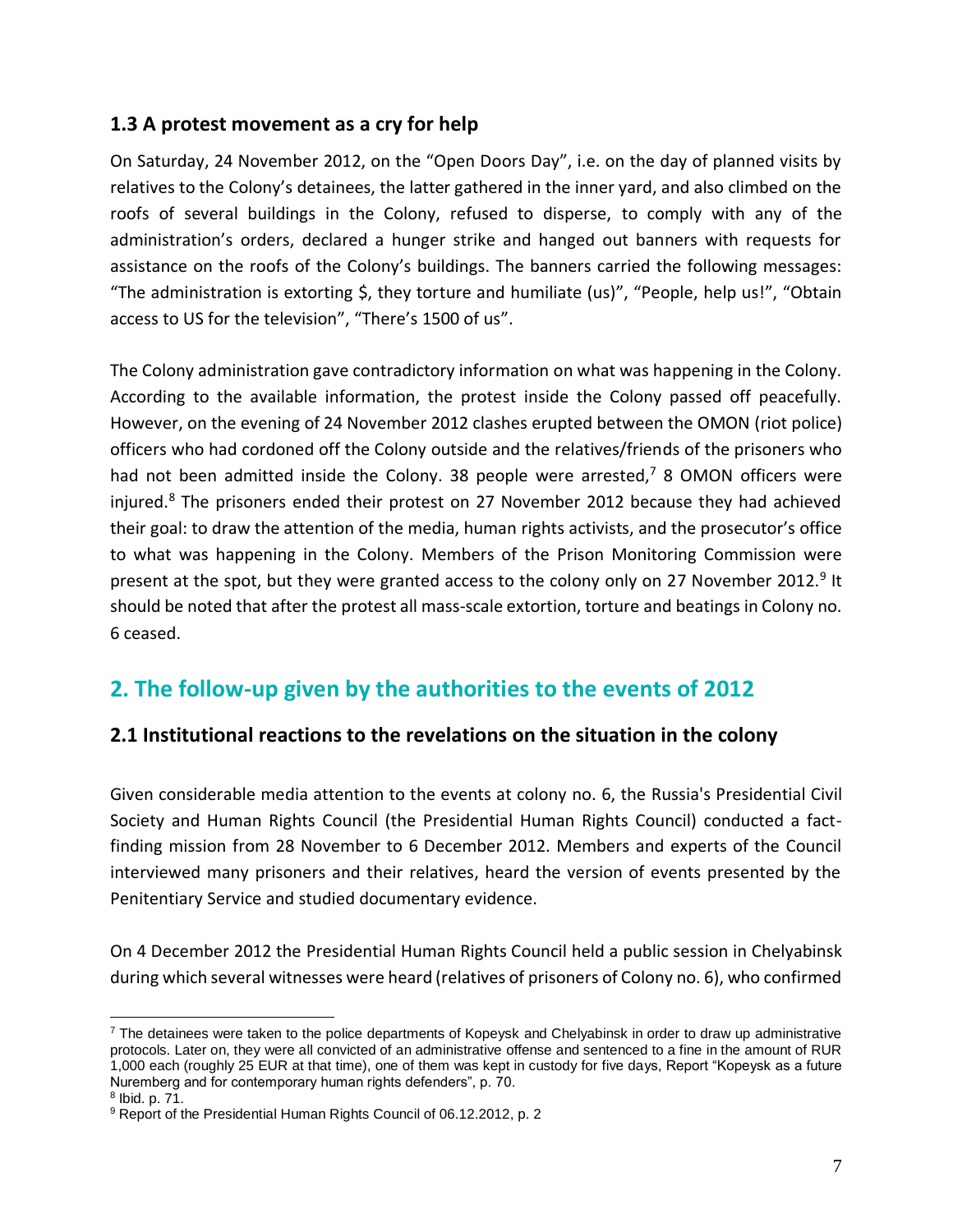the detainees' version. The first Deputy Director of the Federal Penitentiary Service (hereinafter - "FSIN"), Lieutenant General Petrukhin E.V., who attended the session, acknowledged deficiencies of the FSIN, well-fondness of the prisoner's allegations and the need for a systemic reform. (Later, however, the FSIN declared that his assessment "does not reflect the opinion of the agency's management").<sup>10</sup> The representative of the Investigative Committee, General Cheurin P.V., stated during the session that a criminal case had been opened into the allegations of money extortion by the Colony's administration.<sup>11</sup>

According to the Presidential Human Rights Council's Report of 6 December 2012, during its factfinding mission, prisoners submitted 358 complaints, of which 255 were related to torture, physical violence and other forms of harassment. It uncovered a large-scale corruption scheme based on the extortion of money from the prisoners' relatives and the widespread use of violence, which involved the Colony's management, the guards and a "disciplinary section" made of prisoners. The mission found out about practices including keeping detainees tied to a grid for all day and sometimes more. For instance, it reported that a prisoner was tied to the grid, with a bucket on the head and subject to pepper spray during about 16 hours, due to the fact that he wrote a lot of complaints about inadequate conditions of detention. Moreover, the mission established that the legal avenues for complaints had been completely ineffective. In addition, the mission criticized the shortcomings of the investigation into the death of a prisoner in summer 2012, allegedly caused by AIDS and described by witnesses as the result of his beating by colony wards. The Presidential Council came to the conclusion that "massive, systematic and flagrant violations of the rights and interests of prisoners" had existed in the prison. It found that "all these circumstances have led to a situation in which (…) the protection of rights and interests of the persons serving a sentence in Colony IK-6 was impossible. As a consequence, this pushed the prisoners to stage a protest, which received public attention not only in the Chelyabinsk Region, but also in the whole country."

#### **2.2 The judicial treatment of cases of torture and other ill-treatments**

However, despite this serious evidence and the active resistance faced by the investigators (refusal by the Colony administration of their access into the Colony on several occasions, destruction of evidence etc.), the head of the Colony, Mr. Mekhanov, as well as his deputies Mr. Zyakhor and Mr. Shyogol were removed from office only in late December 2012.<sup>12</sup> On 25

<sup>&</sup>lt;sup>10</sup> Ibid., pp. 11, 55, 60-62. After the journey to Kopeysk he went on sick leave, and on 1 August 2013 the President of the Russia discharged him from his post. Experts link this decision to the criticism addressed at the reform of the Federal Penal Correction Service after the riots in Kopeysk. <http://www.gazeta.ru/social/2013/08/02/5538213.shtml>; <http://www.1obl.ru/news/politika/prezident-otpravil-v-otstavku-pervogo-zamestitelya-direktora-fsin-eduardapetrukhina/>.

<sup>11</sup> Ibid., p. 57.

 $12$  Ibid., p. 68.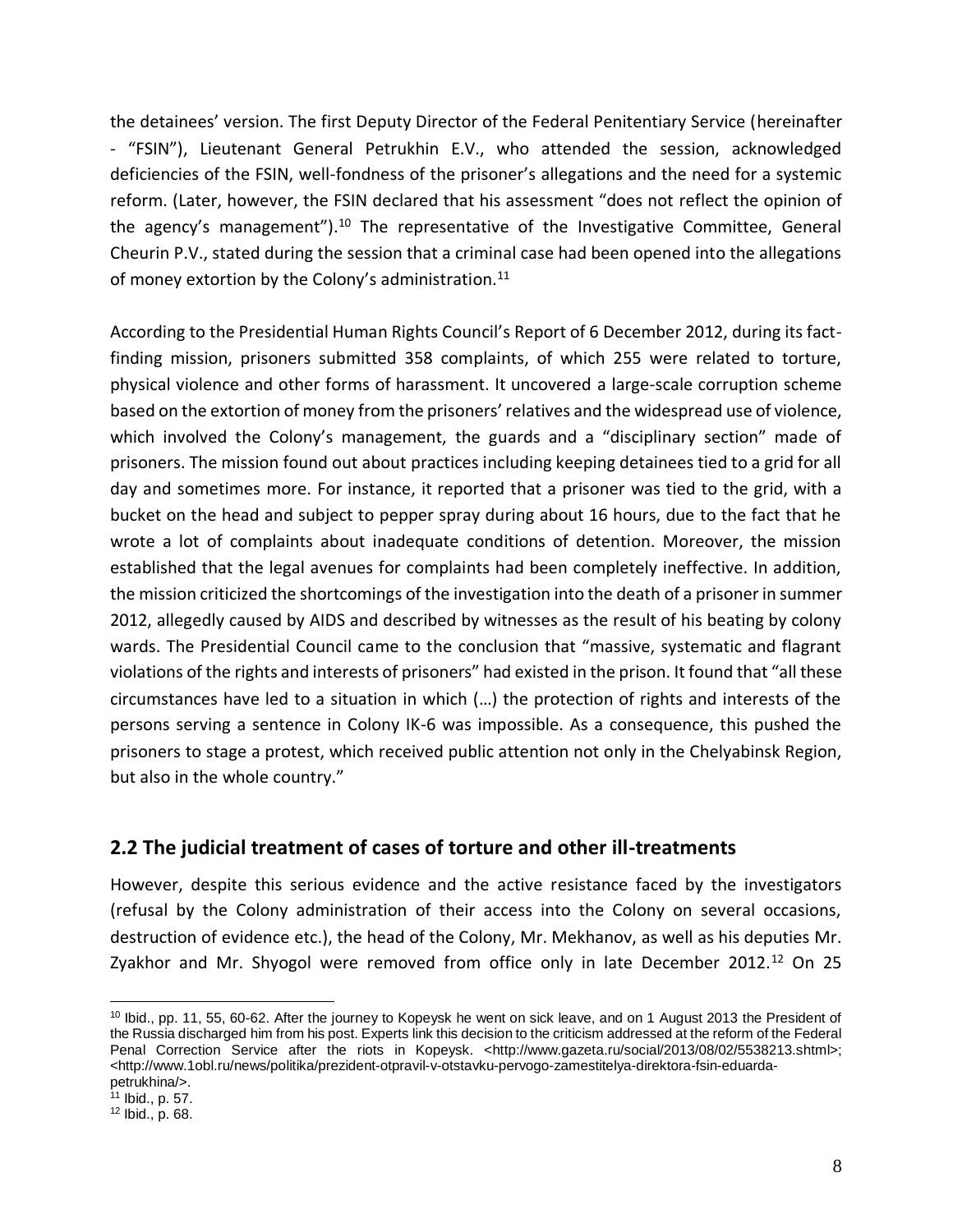December 2012, Mr. Mekhanov was summoned as a witness and arrested, however, the judge decided to place him under house arrest, and after a few hours this measure was changed by the investigator to undertaking not no leave the town because he "agreed to cooperate with the investigation".<sup>13</sup>

After an inspection performed by the Prosecutor's office in connection with the events in Colony no. 6, disciplinary sanctions (warnings) were imposed on 12 officers of the Chelyabinsk branch of the FSIN.<sup>14</sup> As a consequence, several officials of the Colony and the Regional Penitentiary Service, including its Director Mr. Turbanov, were also forced to retire, transferred to another working place etc. However, until now only the former director of Colony no. 6, Mr. Mekhanov, was criminally prosecuted – his case was separated from the case opened into the allegations of torture of the prisoners.

On 1 August 2013 the President of Russia discharged the first Deputy Director of the FSIN, Mr Petrukhin, from his post. This decision was linked by the media to the criticism addressed at the reform of the Federal Penitentiary Service after the events in Kopeysk.<sup>15</sup>

On 22 December 2014 the Kopeysk Town Court of the Chelyabinsk Region convicted Mr. Mekhanov for exceeding official powers (Article 286 § 1 of the Criminal Code) and sentenced him to three years' suspended imprisonment – the sentence took legal effect on 23 April 2015 after the appeal trial)<sup>16</sup>. According to the sentence, Mr. Mekhanov "*elaborated a system of illegal collection of money and other assets from the prisoners and their relatives to the benefit of Colony no. 6 under the disguise of charity, whereby he, as a director of the institution, having ... the right to reward and discipline the prisoners, make decision whether to send files to the court for the conditional release of convicts, transfer convicts from one detention regime to another, grant permission to have a visit, would personally or through other people exert psychological pressure on convicts with the aim to incline them toward giving material assistance to Colony no. 6, in exchange for making a decision that is favorable to the convict. ... And in case of a refusal to give such assistance ... convicts will be subjected to disciplinary measures, among them illegal ones*" (judgment of 22 December 2014, p. 5).

This judgment established his guilt with regards to more than 10 occurrences of money and asset extortion. In the same proceedings, Mr. Mekhanov was convicted for organizing an illegal manufacturing of knives, sabers etc. on the Colony's territory (Articles 33 § 3 and 223 § 4 of the

<sup>13</sup> Ibid., pp. 68, 71.

<sup>14</sup> Ibid., pp. 71, 79.

<sup>&</sup>lt;sup>15</sup> <http://www.gazeta.ru/social/2013/08/02/5538213.shtml>; <http://www.1obl.ru/news/politika/prezident-otpravil-votstavku-pervogo-zamestitelya-direktora-fsin-eduarda-petrukhina/>.

<sup>16</sup> <http://bsa.chel-oblsud.ru/db/GetDoc.php?id=1482110>.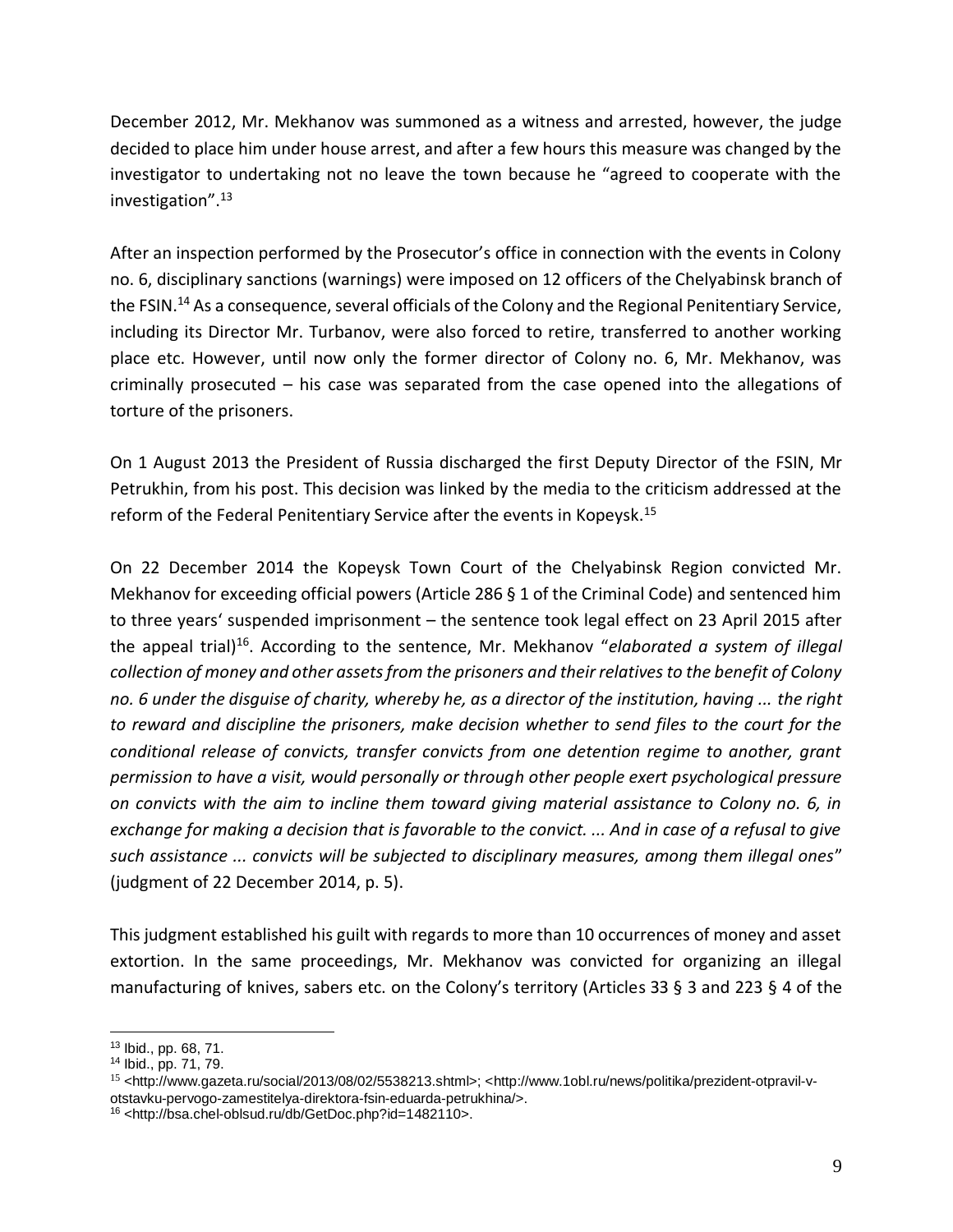Criminal Code). However, he was relieved of serving a sentence for this criminal offence, as the statute of limitations had expired.

On 5 June 2015 the Kopeysk Town Court handed down yet another judgment in which Mr. Mekhanov was equally proven guilty of exceeding official powers (extortion of money from prisoners and their relatives) on several other occurrences.<sup>17</sup> This criminal case was considered in special proceedings<sup>18</sup> - without examination of evidence  $-$  following his agreeing with the charge brought against him. This time he was sentenced to one and a half year of suspended imprisonment. However, due to an amnesty, he was released from the given punishment – the conviction was not appealed against and took legal effect on 16 June 2015.

It should be noted that in the given criminal cases the judges did not find any causal link between Mr. Mekhanov's criminal actions and the participation of the prisoners of Colony no. 6 in the mass riots of 24 and 25 November 2012 in the Colony and on the adjacent territory (appellate judgment of the Chelyabinsk Regional Court in his case of 23 April 2015, p. 16).<sup>19</sup> The judge refused to attach to the case file the abundant evidence of torture of detainees that had been gathered by human rights activists.<sup>20</sup> As for the reports by the Presidential Human Rights Council and by the Ombudsman for the Chelyabinsk Region attached to the case file, the judges reached the conclusion that they "do not have any importance as evidence in this case, as the facts described therein were not examined in criminal proceedings, and the indicated documents have the character of recommendations for the executive branch" (judgment in his case of 22 December 2014, p. 79). However, according to the Investigative Committee "Mekhanov's criminal acts had severe consequences, as they later served as the trigger for the convicts detained in the Colony to take part in the mass riots that took place on 24 and 25 November 2012 in the Penal Colony and on the adjacent territory".<sup>21</sup> It should also be noted that in the conviction judgment of 5 June 2015 the judge stated that with his actions Mr. Mekhanov substantially violated constitutional rights of citizens, including right to life, human dignity, prohibition of torture and right to liberty and security (p. 15).

<sup>17</sup> <http://gulagu.net/news/8133.html>.

<sup>&</sup>lt;sup>18</sup> in accordance with Chapter 40 of the Code of Criminal Procedure

<sup>19</sup> <http://bsa.chel-oblsud.ru/db/GetDoc.php?id=1482110>.

 $20$  Report "Kopeysk as a future Nuremberg and for contemporary human rights defenders", p. 73.

<sup>&</sup>lt;sup>21</sup> Press release of the Investigative Committee of the Russian Federation, 23.12.2014 "Head of Colony no. 6 proved guilty of abuse of power leading to mass riots in the Colony and on the adjacent territory", <http://sledcom.ru/news/item/886809/>.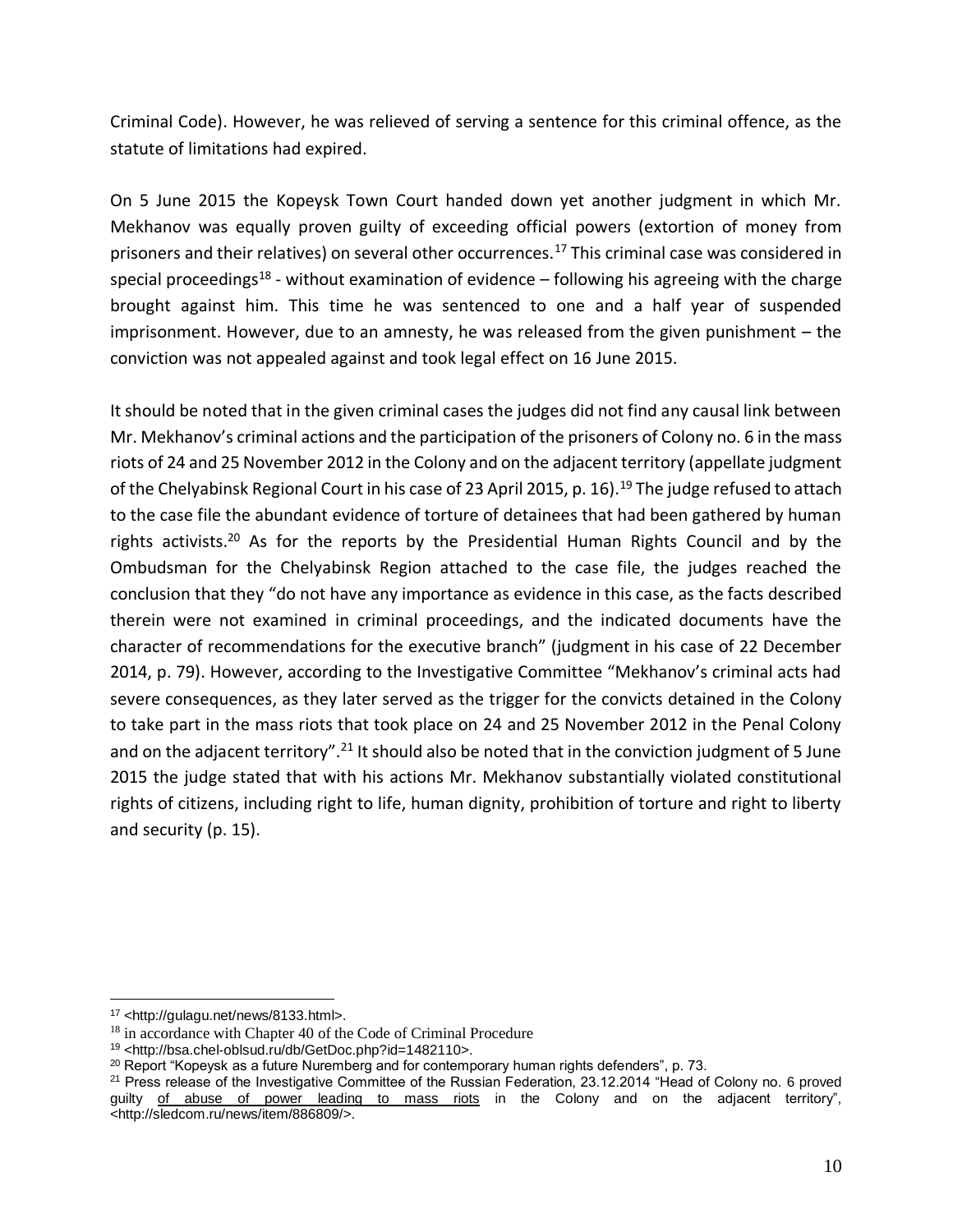### **2.3 The criminal proceedings introduced against the detainees**

2.3.1 The triggering of criminal proceedings

On 27 November and 6 December 2012 the Investigative Committee of Kopeysk initiated 8 criminal cases into allegations of the use of violence against a public official (8 OMON officers) on 24-25 November 2012.

On 18 February 2013 the Investigative Department opened a criminal case under Article 212 § 1 of the Criminal Code (mass riots), which was joined with the criminal case into the allegations of the use of violence against the OMON officers. According to several defence lawyers, the given criminal case was opened only to justify the excessive force used by OMON against the citizens who gathered around the perimeter of Colony no. 6 on 24 November 2012 (because many victims thereof lodged criminal-law complaints against OMON).

#### 2.3.2 The charges against the defendants

In these proceedings, the defendants were accused of organizing mass riots (organizers) or of participating in mass riots (participants), accompanied by violence, pogroms, the destruction of property, and also armed resistance to public officials, on 24-25 November 2012 in Colony no. 6 and on the adjacent territory $22$ .

According to the prosecution, these 17 defendants, "*who were unsatisfied with the detention conditions and the lawful limitations imposed on their rights by way of prohibition on the purchase and consumption by them, in Colony no. 6, of alcoholic beverages, narcotic drugs, the delivery of services that are not provided for by the Russian legislation in force, the use of means of mobile communication and of the Internet, decided, with the aim to breach the public order and undermine the functioning of the given correctional institution, to organize in Colony no. 6 and on* 

 $22$  While this monitoring mission focuses on the trial of these 17 defendants, it has to be noted that two cases were considered separately. On 20 August 2014 the Chelyabinsk Regional Court found Mr. A.A. guilty of organizing the mass riots, being detained in the Colony at the material time.<sup>22</sup>. The criminal acts committed by Mr. A.A. were qualified as organization of mass riots accompanied by violence, pogroms, the destruction of property, and also armed resistance to public officials (Article 212 § 1 of the Criminal Code). The judge determined the punishment as 4 years' imprisonment, see <http://www.chel-oblsud.ru/index.php?html=cases&inst=11&caseid=11925433>. Moreover, on 29 January 2016 the Kopeysk Town Court found Mr. Kh., guilty of participating in the mass riots in the territory adjacent to the Colony Mr. Kh. was sentenced to 2 years and 3 months of imprisonment. See <http://bsa.cheloblsud.ru/db/GetDoc.php?id=1608431>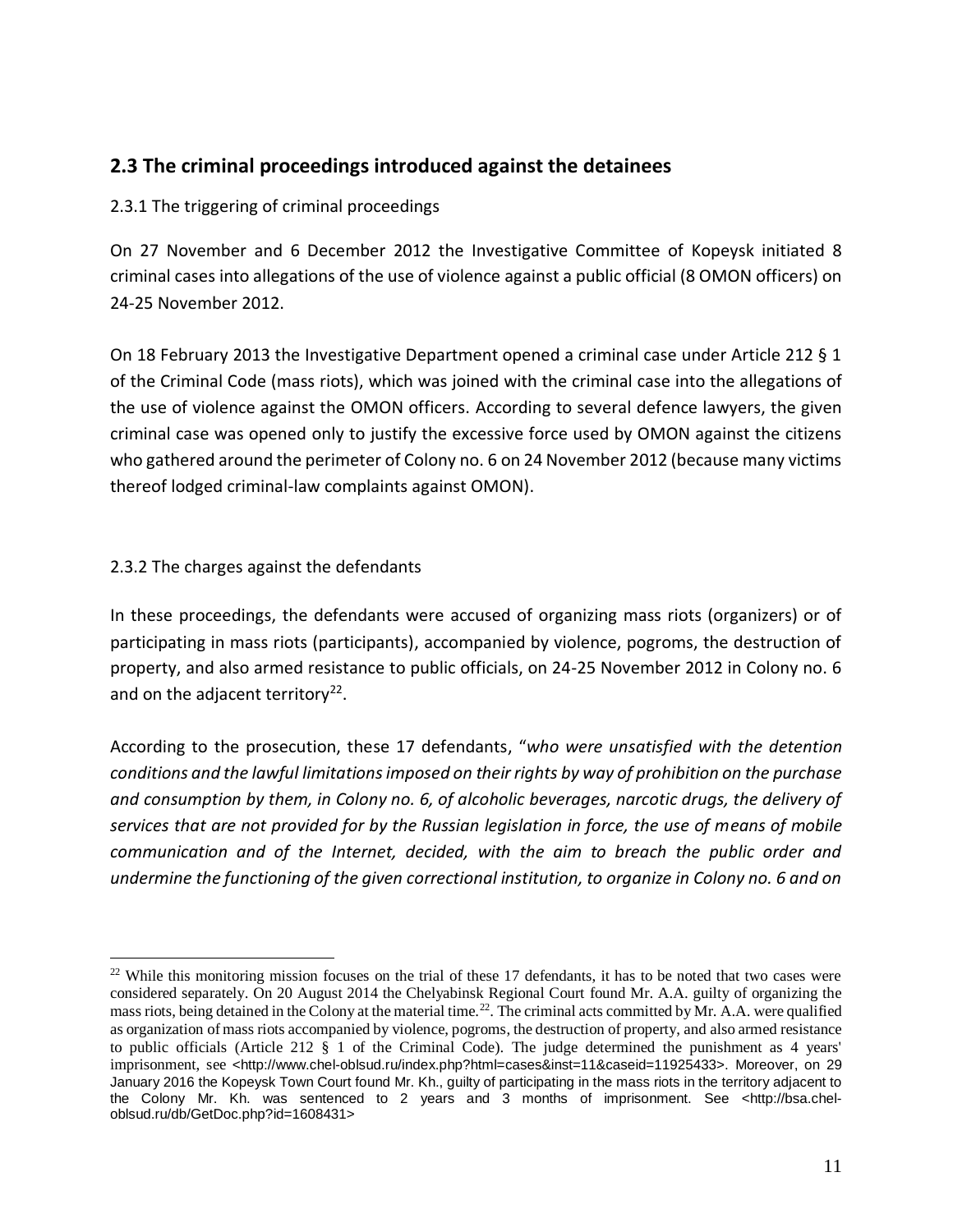*the adjacent territory mass riots, and to furthermore take part in the organized mass riots*" <sup>23</sup> ; "*With the aim to confer a veneer of justification to their actions and of legality to their demands, the organizers intended to use as a pretext for the mass riots the illegal demands by certain Colony officers to hand them over assets and money by the prisoners and their relatives under the disguise of charity, under threats of being unwarrantedly disciplined and subjected to violence*". 24

As to the course of the event, according to the prosecution, in the period from January to July 2012 (the exact date has not been established) 11 defendants (from (1) to (11)) as well as other unidentified individuals (25 at least) who were serving their prison sentences in Colony no. 6 and were informal leaders among the majority of the Colony prisoners, being dissatisfied with the conditions of detention and lawful restrictions of their rights (in particular, the ban on the purchase and consumption of alcohol and narcotic drugs, use of mobile phones and the Internet), decided to organize mass riots in the Colony and on the adjacent territory, and personally took part in them. One of their goals was achieving the dismissal of the Colony director (Mr. Mekhanov) and his aides from their posts. They developed a plan for an upheaval with at least 1,400 participants, including family members and friends of prisoners who were at liberty. They decided to use cases of extortion committed by Colony officers vis-à-vis some prisoners and their relatives as an excuse for the mass riots. The crime had been staged on a visitors' day when about 100 family members of prisoners should have been admitted into the protected area of the Colony. In preparation for the crime, the conspirators made 48 objects to be used as cold steel arms (iron rods with sharp tips), 11 banners with protesting slogans, and also agreed with some of their relatives and friends about the personal involvement of the latter in the mass riots around the Colony.

In the morning of 24 November 2012, according to the prosecution, the prisoners, being armed with sticks, iron rods with sharp tips, stones etc., took control of a number of industrial, residential and social facilities of the Colony and began to attract public attention with the help of banners hanging on buildings and constructions, as well as with the help of the audio equipment they had captured in the Colony club. At the same time prisoners broke the gates of the metal fence surrounding Colony units nos. 6, 7, 8, 11, 12 and 13; units nos. 14, 15 and 16; units nos. 2 and 17 as well as unit no. 9; the local area gym club; and the locks installed on the gates (that caused the Colony pecuniary damage in the amount of 233,000 RUR). In addition, some unidentified prisoners destroyed 3 CCTV cameras installed in the unit with strict conditions of detention (SUS), having followed slogans shouted by defendant T. (defendant no. 10) from his disciplinary punishment cell (that caused the Colony damage in the amount of 8,088 RUR). Defendant R.

 $23$  See for instance the investigator's order on prosecution and charges against Mr. Teryokhin, 14.08.2013, p. 1, as quoted in the Report "Kopeysk as a future Nuremberg and for contemporary human rights defenders", p. 98; bill of indictment of Mr. L. (defendent no. 6), p. 3.

<sup>&</sup>lt;sup>24</sup> See for instance bill of indictment of Mr. L. (defendent no.6), p. 4.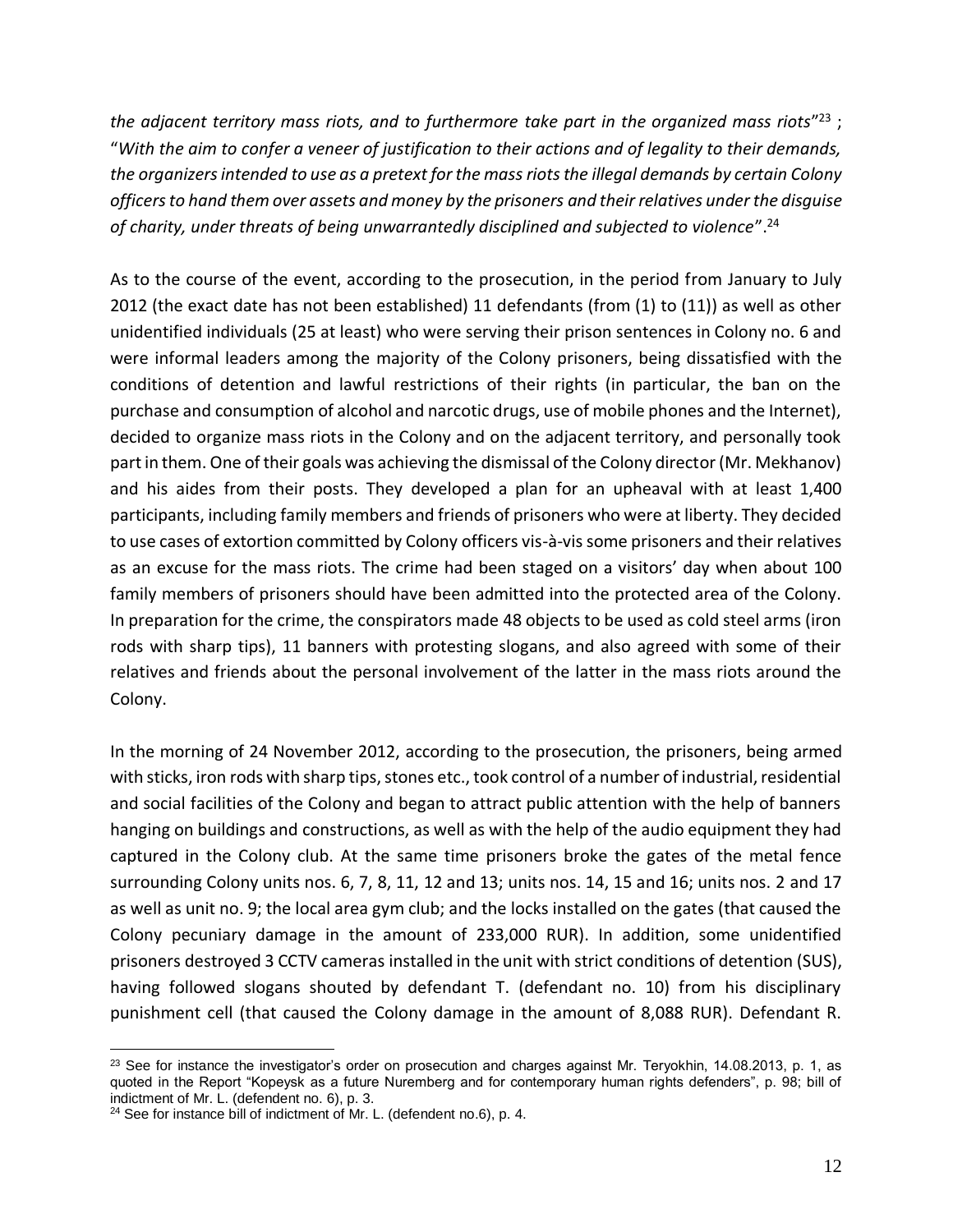(defendant no.11) and at least five other unidentified rioters beat up a prisoner collaborating with the Colony administration, Mr. B. E. S., who received minor injuries. Another unidentified prisoner punched in the jaw prisoner A.P.A. refusing to take part in the mass riots (that caused the latter physical pain). The injuries inflicted on both prisoners did not entail any permanent damage to health or disability.

In parallel to this, according to the prosecution, identified and unidentified organizers of the mass riots, by means of landline and mobile phones, began to call relatives, friends and acquaintances of the prisoners and notify them of the need to come to the Colony armed with metal and wooden sticks, baseball bats, stones etc. and to take part in the mass riots as well as to prevent the penetration into the Colony of special police forces to suppress the mass riots. Verbal appeals to resist police forces from the roofs of the Colony buildings and constructions as well as banners placed on them had an additional impact on the prisoners' relatives and friends outside the Colony. The latter, in turn, seeing and hearing these appeals, collected stones, sticks etc. and gathered in a crowd of at least 250 people.

From 5 p.m. of 24 November 2012 to 5 a.m. of 25 November 2012, so is the accusation, with the intention to get into the Colony in order to participate in the mass riots together with the prisoners, the prisoners' relatives and friends threw stones, bottles filled with snow and ice pieces, sticks etc. at the OMON officers (riot police) who had cordoned off the Colony (which was qualified as a use of violence not endangering life or health against public officials in connection with the performance of their duties). Defendants from (12) to (17) and other unidentified individuals participated in that confrontation with the police. Moreover, Mr. L. (defendant no.15) and Mr. P. (defendant no.16) and other unidentified rioters attacked the police car of the Kopeysk police department, which caused damage to the car in the amount of 7,350 RUR and limited personal liberty of three police officers inside the car for 10 minutes. In addition, at about 10.30 p.m. of 24 November 2012, in the course of the mass riots, Mr. K. directed his car into the police cordon at a speed of not less than 29 km/hour and hit 2 OMON officers, Mr. V. and Mr. B., with the front part of his car, which caused injuries and short-term health disorder. Other unidentified persons also inflicted injuries on a number of OMON officers. Another police car belonging to the Kopeysk police department was damaged as well (amount of damage: 2,600 RUR). Thus, the total damage to the Colony amounted to 250,540 RUR (about 6,250 EUR at that time), while the damage to the Kopeysk police department amounted to 9,950 RUR (about 250 EUR at that time).

#### 2.3.3 The criminal qualifications used

According to the Criminal Code, the criminal offence of mass riots belongs to crimes against public safety. Mass riots are a criminal form of manifestation of discontent with the activities (inactivity)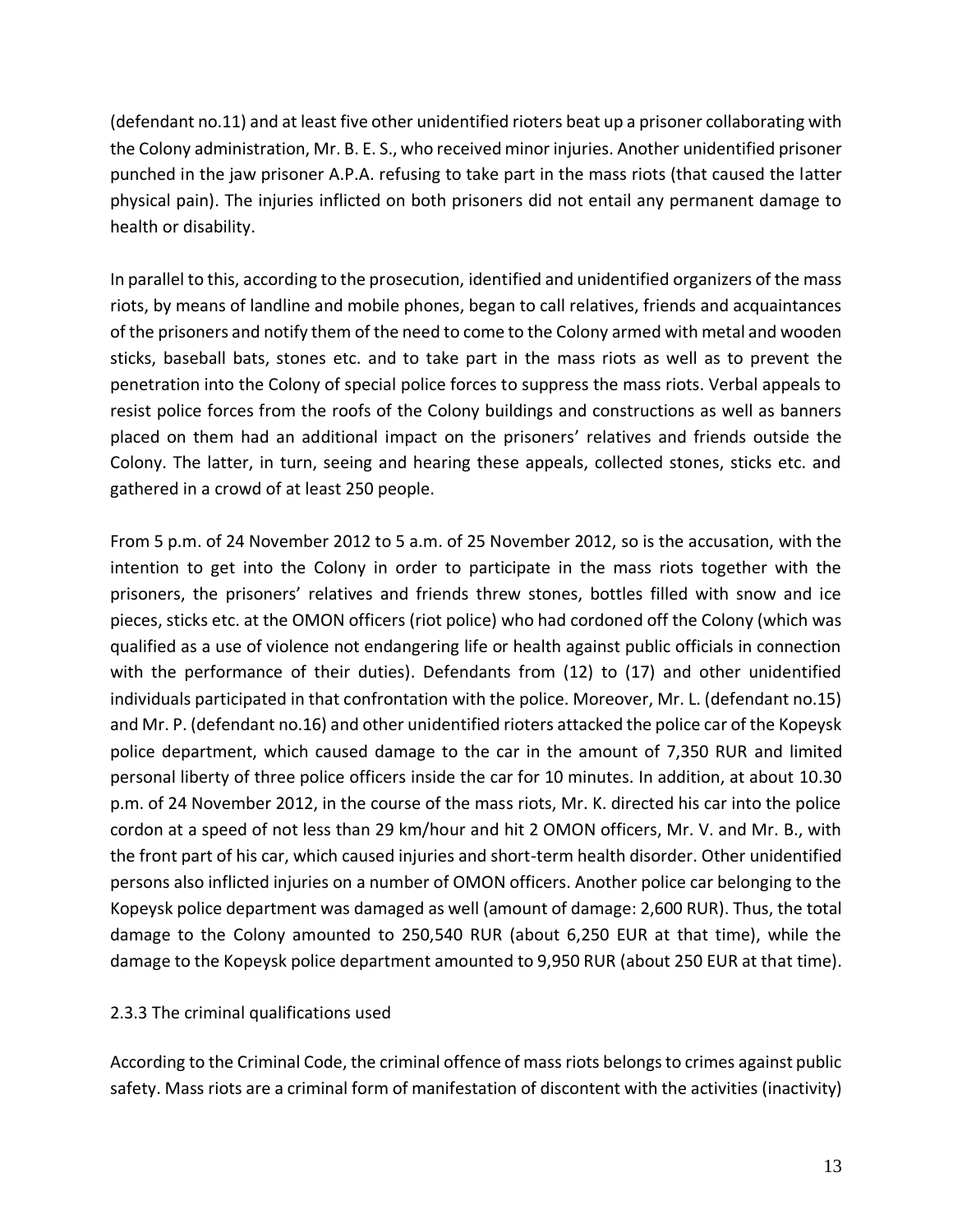of government bodies and are directed against these bodies. This criminal offence often grows out of a legally conducted public events which transform into an illegal event, while the demands made by the participants in mass riots or part of them may be legitimate. Characteristic features of mass riots are:

- Mass character, i.e. participation in them of a significant number of people (an evaluation concept);

- Spontaneity of accumulation of a large mass of people and weak controllability of it, which nevertheless does not exclude the organizational beginning in initiating mass riots;

- They must be attended by the use of violence against other persons, pogroms, arson, destruction of property, the use of firearms, explosives or explosive devices, or resistance to public officials<sup>25</sup>.

**On 13 March 2015** the present case against 17 defendants was transmitted to the Chelyabinsk Regional Court for consideration on the merits.

# **2.4 The situation of the accused during the preparatory stages of the criminal proceeding**

#### 2.4.1 Allegations of mistreatment

The present observation mission did not have the means to examine retrospectively the allegations of ill-treatment made by some of the defendants during the preparatory phase of the criminal proceedings. However, it should be noted that according to recognized human rights organizations, some defendants were pressurized with the aim of forcing them to give confession statements. As a matter of facts, there have been complaints about threatening; body injuries were recorded on some defendants.<sup>26</sup> Defendants who served their sentence in correctional colonies (convicted defendants) were moved to remand prisons in other regions, so called "torture regions".<sup>27</sup> The term of their "business trip" often exceeded the two-month period set by the Penal Code (Article 77.1 § 1) of for investigative actions with the participation of convicted defendants (Ruling of 1 June 2015, p. 8). During the investigation the defendants were often kept in inadequate conditions of detention (no natural light in cells, no ventilation, overcrowding etc.), which is supported by reports of the members of the Public Monitoring Commission who had

<sup>25</sup> Commentary to the Criminal Code of the Russian Federation (article-by-article), ed. Chuchaev A.I., Moscow: Wolters Kluwer, 2011, p. 432-433.

<sup>26</sup> See Address of human rights activists of Chelyabinsk region of 09.04.2014, <http://pravo-ural.ru/2014/04/09/ obrashhenie-k-upolnomochennomu-i-v-spch-po-povodu-kopejskix-uznikov-ocherednoe/>.

<sup>27</sup> See Address of human rights activists of Chelyabinsk region of 09.04.2014, <http://pravo-ural.ru/2014/04/09/ obrashhenie-k-upolnomochennomu-i-v-spch-po-povodu-kopejskix-uznikov-ocherednoe/>; Trufanova O. Is the investigator working for the FSIN? (07.07.2014), <http://pravo-ural.ru/2014/07/07/sledovatel-shpilit-na-gufsin/>.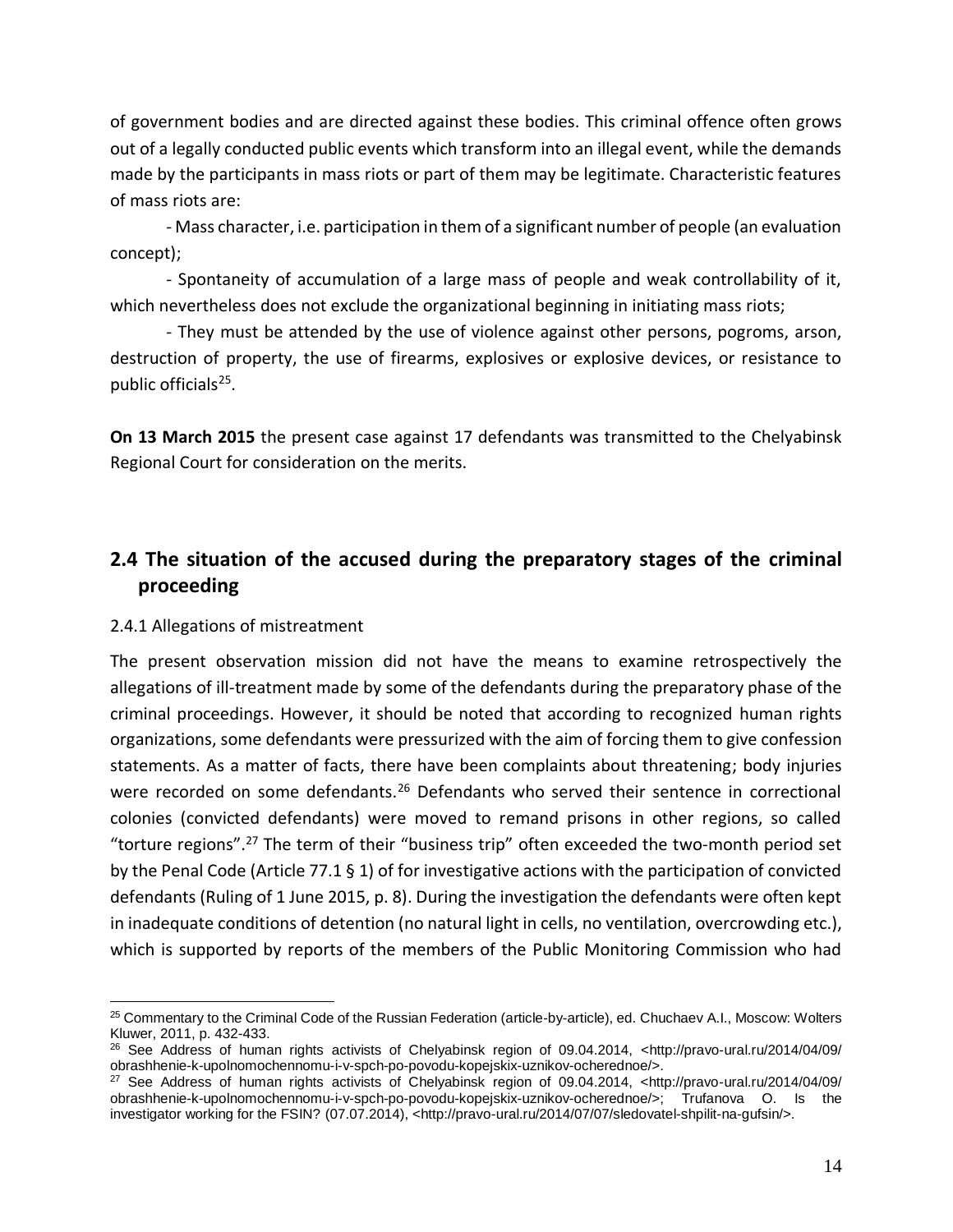visited Mr. L. (defendant no. 6), Mr. N. (defendant no.8) and some other defendants.<sup>28</sup> Apart from this, due to different detention regimes, the defendants kept in pre-trial detention centers were deprived of the rights available to those in penal colonies (right to long-term – up to three days – family visits in private, possibility to move freely outside their cells, to watch TV, to go to a library or mass cultural events etc.).

What was the reason to convoy defendants from Chelyabinsk region (place of the imputed crime) to Sverdlovsk region remains unclear<sup>29</sup>. The trial court found this lawful without giving any explanation (Ruling of 1 June 2015, p. 8). These circumstances may be considered as an indirect support of the defendants' allegations about the pressure put on them.

Other defendants, who had been outside the Colony during the events, were arrested and detained on remand. They were released pending investigation only after having confessed to the imputed crimes. Thus, during the investigation, four of them confessed. All of them later retracted their confessionary statements made during the investigation as being given under duress. According to them, otherwise the investigator promised to keep them in detention for a very long time.

#### 2.4.2 Breaches of the rights of the defence

Access to lawyers was not always provided: in the remand detention center where defendants were located, they didn't always have a chance to meet with their lawyer (due to, as they say, long waiting lists, lack of offices etc.). Preliminary investigation had lasted for more than two years, legal-aid lawyers often changed. They often took part in just one or a number of investigation actions. Even though, in principle, it did not breach the Code of Criminal Procedures or international standards, the quality of legal aid in such circumstances could not be high, because lawyers were not familiar with the criminal cases<sup>30</sup>. Sometimes, investigator invited legalaid lawyers to participate in investigation actions, even though the defendant had a privatelyretained lawyer (Transcript, p. 87-88).These actions by the investigator can be regarded as incompatible with Russian law,  $3132$  and be incompatible with the international standards if there are no justified grounds for participation of legal-aid lawyers $^{33}$ .

<sup>&</sup>lt;sup>28</sup> See, for example, video recording of visiting remand prison no. 3 of Chelyabinsk by members of Public Monitoring Commission on 12.12.2013, <https://www.youtube.com/watch?v=3-c6fUj3kqs>.

<sup>&</sup>lt;sup>29</sup> Article 152 § 1 of the Code of Criminal Procedure provides for conducting investigation in a place other than the place of crime only "in the case of necessity".

<sup>30</sup> See *Sannino v. Italy*, no. 30961/03, §§ 50-52, 27.04.2006, where a breach of the right to a fair trial was found due to repeated changes of legal-aid lawyers during the trial, who were not familiar with the case

<sup>&</sup>lt;sup>31</sup> See, for example, appellate judgment by Moscow City Court of 16.04.2007, case no. 22-2971.

<sup>32</sup> <http://www.fparf.ru/documents/council\_documents/council\_resolutions/1842/>.

<sup>33</sup> see *Dvorski v. Croatia* [GC], no. 25703/11, § 82, 20.10.2015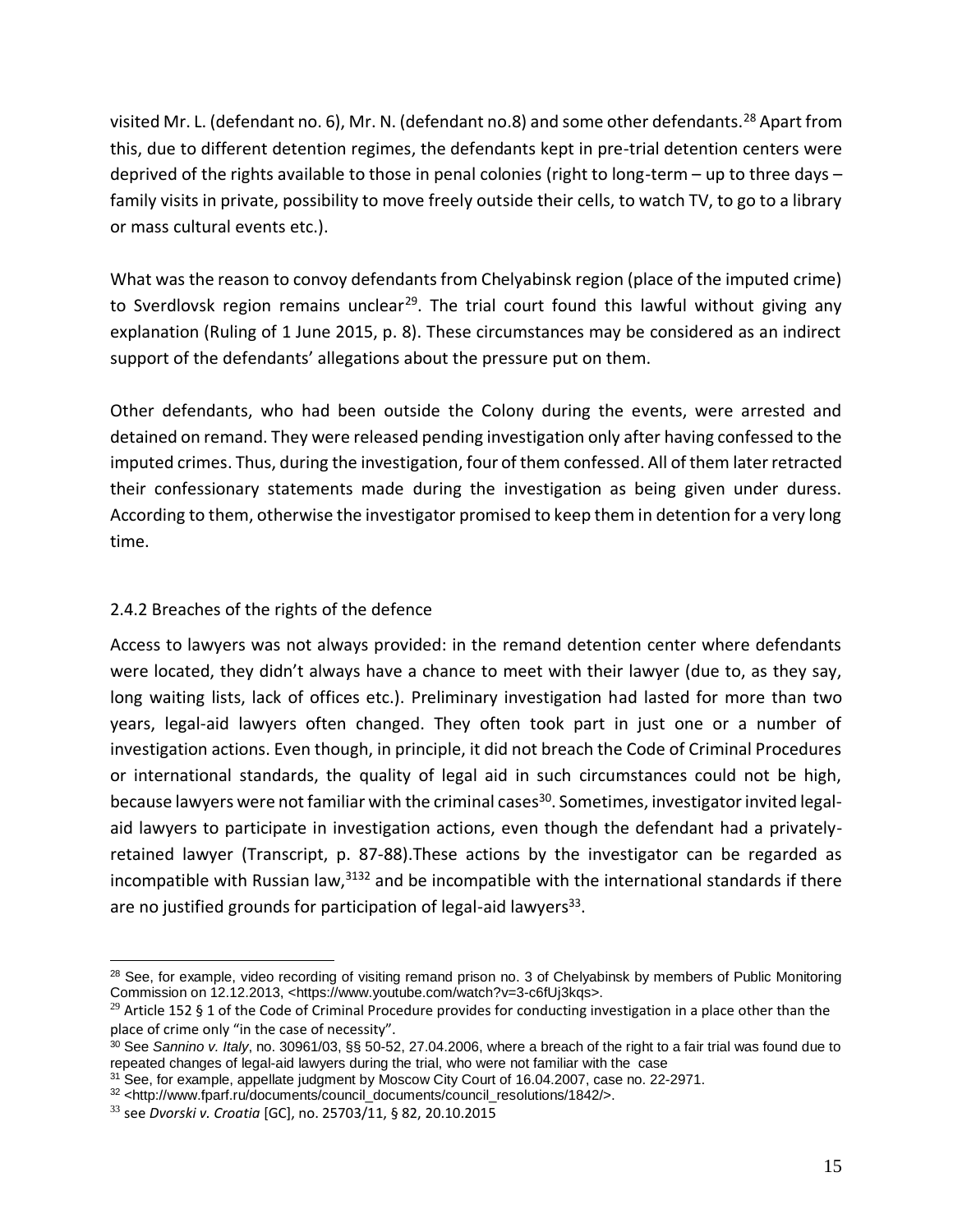The repeated change of lawyers was a result of the fact that defendants were often transported from Chelyabinsk to Sverdlovsk Region at the investigation stage.<sup>34</sup> Since legal services were provided in most cases by a legal-aid lawyer, the removal of defendants from one region to another made it necessary to appoint new lawyers, not familiar with the case<sup>35</sup>.

Apart from this, as a result of the constant change of lawyers, it often happened that one lawyer provided legal aid to several defendants at different stages of proceedings. In view of the fact that positions of defendants did not always coincide (thus, during preliminary investigations some defendants confessed and others pleaded not guilty), this can be a sign of conflict of interests and poor quality of the legal aid provided<sup>36</sup>.

In addition, according to the defence, the later had presented documents, minutes of interviews with witnesses, conducted by defence lawyers, materials characterizing the personality of the defendants. These documents were either returned, since the investigation and/or court did not deem them to be relevant for the case or, in case the documents were presented as photocopies, they were deemed not to be duly certified.

 $35$  Ruling by the judge of the Chelyabinsk Regional Court of 1 June 2015 about listing the case for trial, p. 7

<sup>34</sup> See Address of human rights activists of Chelyabinsk region of 09.04.2014, <http://pravo-ural.ru/2014/04/09/ obrashhenie-k-upolnomochennomu-i-v-spch-po-povodu-kopejskix-uznikov-ocherednoe/>. In accordance with the legislation in force, a lawyer has the right to provide legal aid upon the appointment by an investigator or a court only on the territory of a region of the Russian Federation where he/she is registered as an advocate.

 $36$  In view of the fact that positions of defendants did not always coincide (thus, during preliminary investigations some defendants confessed and others pleaded not guilty), this can be a sign of conflict of interests and poor quality of the legal aid provided.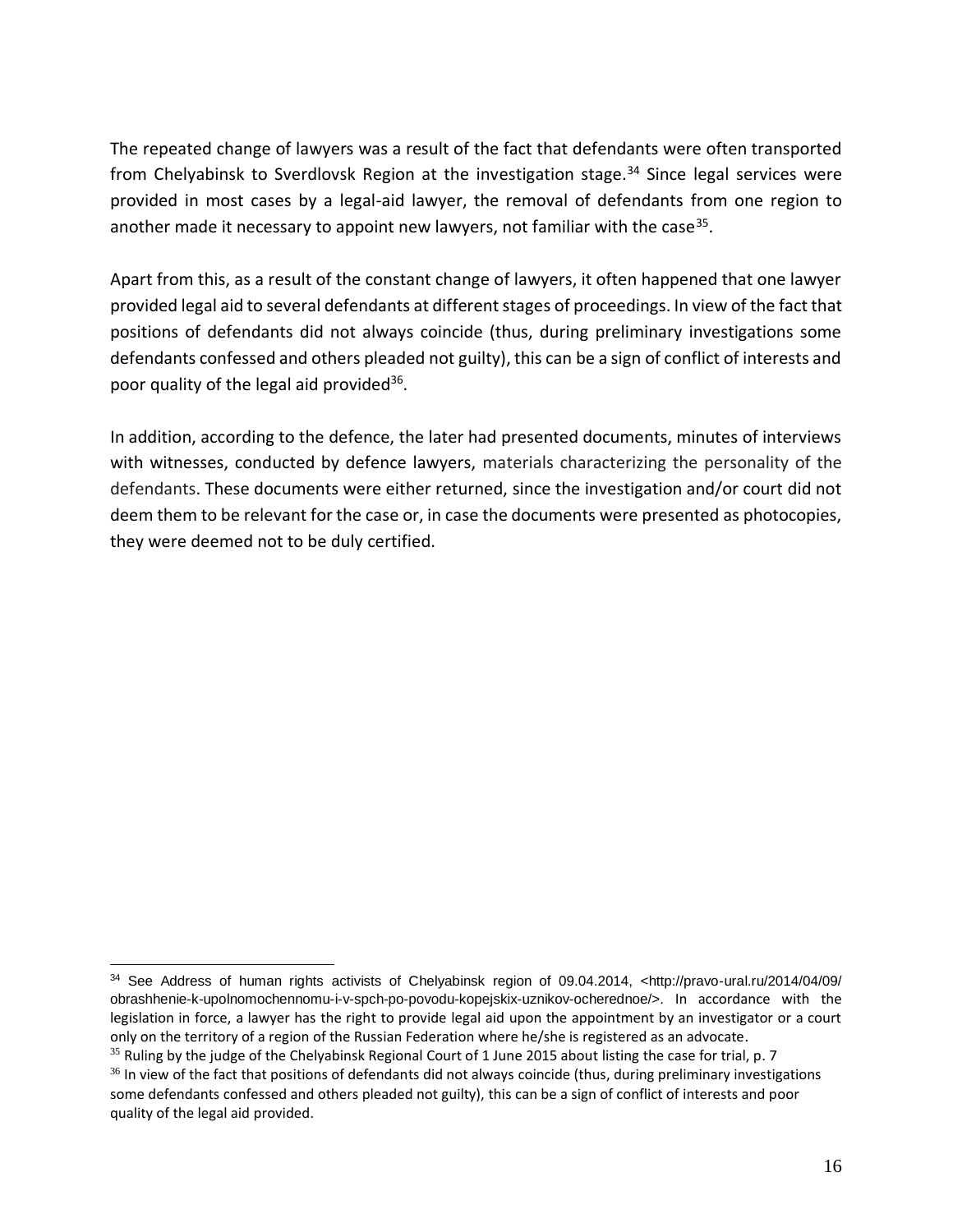# **3. The hearing phase**

On 1 June 2015 the Chelyabinsk Regional Court completed the preliminary court hearing in the present case.

# **3.1 General presentation of the proceedings : the formation of the court, the parties**

#### 3.1.1 The Court

The case was heard by a panel of three judges of the Chelyabinsk Regional Court, who were assisted in their work by a court clerk. The presiding judge is Ms. Davydova Yelena Viktorovna, who was appointed a Regional Court judge by Presidential Decree no. 1474 of 25 November 2004.

3.1.2 The defendants

Seventeen defendants stood trial:

- (1) Mr. A.A.R. (Transcript of preliminary court hearing (hereinafter "Transcript", p. 3),<sup>37</sup>
- (2) Mr. B.V. F. (Transcript, p. 4),
- (3) Mr. V.Y.I. (Transcript, p. 4),
- (4) Mr. K.N.R. (Transcript, p. 5),
- (5) Mr. K.A.S. (Transcript, p. 5),
- (6) Mr. L.O.M. (Transcript, p. 6),
- (7) Mr. M.K.B. (Transcript, pp. 6-7),
- (8) Mr. N.Y.N. (Transcript, p. 7),
- (9) Mr. S.S.A. (Transcript, p. 8),
- (10) Mr. T.Y.F. (Transcript, p. 9),

- were accused of committing a criminal offence under Article 212 § 1 of the Criminal Code (organization of mass riots);

(11) Mr. R.A.S. (Transcript, p. 8),

– was accused of committing criminal offences under Article 212 § 1 (organization of mass riots), and Article 321 § 1 (disruption of penitentiary facilities' work);

- (12) Mr. A.R.F. (Transcript, p. 25),
- (13) Mr. G.S.V. (Transcript, p. 11),
- (14) Mr. K.A.A. (Transcript, p. 11),

<sup>&</sup>lt;sup>37</sup> see Table of lawyers' participation.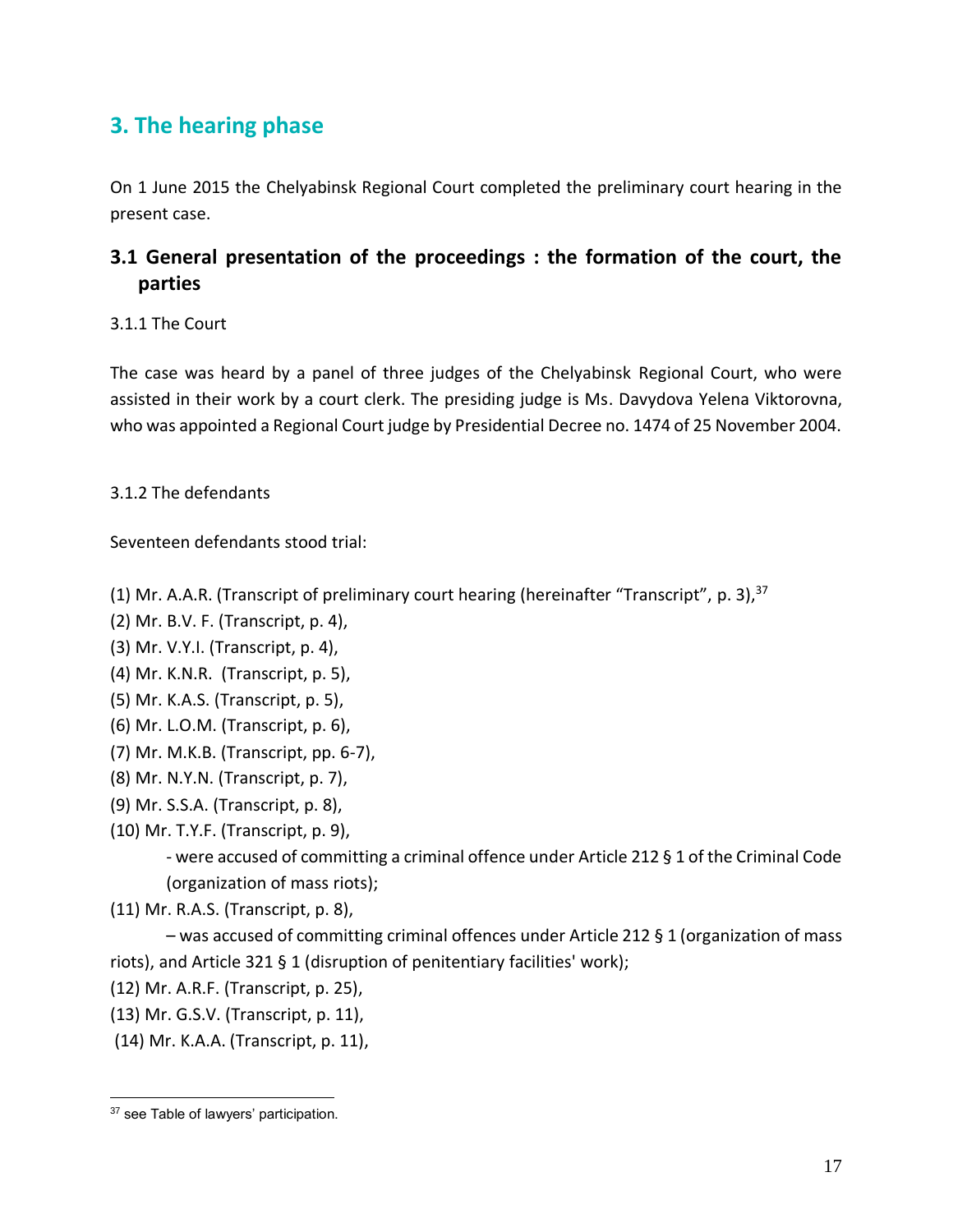– were accused of committing a criminal offence under Article 212 § 2 (participation in mass riots);

(15) Mr. L.S.V. (Transcript, p. 12),

(16) Mr. P.M.A. (Transcript, p. 10),

– were accused of committing criminal offences under Article 212 § 2 (participation in mass riots) and Article 318 § 1 (violent acts not endangering life or health against a public official). (17) Mr. K.D.V. (Transcript, p. 9),

– was accused of committing criminal offences under Article 212 § 2 (participation in mass riots) and Article 318 § 2 (violent acts endangering life or health against a public official).

Eleven defendants (nos. 1-11), at the time of committing the alleged crimes on 24-25 November 2012, were serving sentences in Penal Colony no. 6 of Kopeysk; accordingly, they are accused of committing crimes on the Colony's territory.

Six defendants (nos. 12-17) are former prisoners who in November 2012 were at liberty. They are accused of committing crimes on 24-25 November 2012 beyond the Colony's boundaries.

Six defendants were at liberty at the start of the trial.<sup>38</sup> However, only one last defendant remained at liberty on the day of pronouncement of the judgment (12 April 2018)<sup>39</sup>.

When ordering and extending detention on remand the judge made reference to standard grounds under Article 97 of the Russian Code of Criminal Procedure: the risks of absconding, reoffending and interfering with the course of justice (threaten witnesses, other participants in criminal proceedings, destroy evidence or otherwise hamper the criminal proceedings). With

 $38$  Mr. A. (no. 12) was in custody in connection with this criminal case during the investigation from 10 July 2013 to 27 May 2014 (10 months 17 days); during the trial he has been held in custody from 17 April 2015 to 12 April 2018 (almost 3 years), see judgment of 12.04.2018, p. 143. Mr. G. (no. 13) was in custody during the investigation: 26 March - 12 July 2013 (3.5 months), 24 April – 14 November 2014 (6 months and 20 days); during the trial: 22 July 2015 – 12 April 2018 (2 years, 8 months and 20 days), ibid. Mr. K. (no. 14) was in custody during the investigation: 1 August 2013 - 31 July 2014 (1 year); during the trial: 24 May 2016 – 12 April 2018 (1 year, 10 months and 18 days), ibid. Mr. L. (no. 15) He was in custody during the investigation: 10 June - 14 August 2013 (slightly over 2 months); during the trial: 3 December 2015 – 12 April 2018 (2 years, 4 months and 9 days), ibid. Mr. P. (no. 16) was in custody during the investigation 24 April - 20 September 2013 (4 months 26 days); during the trial: 19 February -12 April 2018 (1 month and 25 days), ibid. Mr. K. (no. 17) was in custody in relation with this criminal case during the investigation 14 March - 12 July 2013 (3 months 28 days) and 13-14 August 2014 (2 days), ibid. p. 144.

 $39$  During adjudication of the case the court ordered placement of other defendants in custody on the grounds that they did not appear in court without any valid reason. With regards to five defendants who were due to be released during these proceedings, as they had served their pre-existing sentences, the court also chose custody as a preventive measure for the given criminal case: Mr. A. (no.1), was in custody in connection with this criminal case from 15 August 2016 to 12 April 2018 (almost 1 year and 8 months), ibid. p. 143. Mr. B. (no. 2): period of custody in connection with the case: 22 December 2016 – 12 April 2018 (1 year, 3 months and 20 days), ibid. Mr. K. (no. 4): period of custody in connection with the case: 4 March 2014 – 12 April 2018 (4 years 1 month and 10 days), ibid. (Soon after the pronouncement of the judgment he was released, having served the sentence imposed). Mr. N. (no. 8): period of custody in connection with the case: 7 July 2015 – 12 April 2018 (2 years, 9 months and 5 days), ibid. Mr. T. (no. 10): period of custody in connection with the case: 24 February 2014 – 12 April 2018 (4 years 1 month and 18 days), ibid.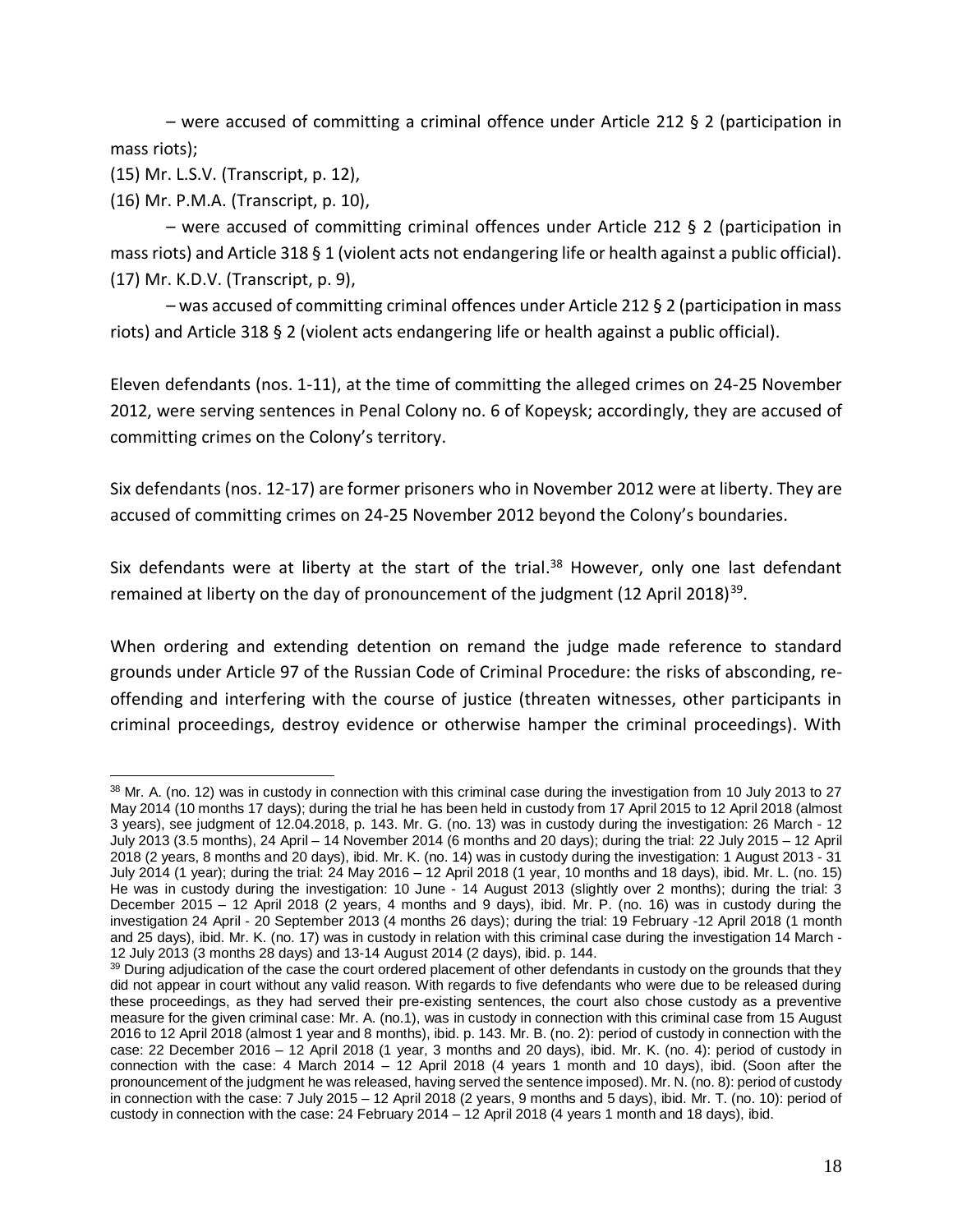regards to the other defendants such a measure as detention on remand was not chosen, as they continued to serve their pre-existing sentences. The defendants are detained in remand prisons of Chelyabinsk.

#### 3.1.3 The prosecution

The position of the prosecution in the trial was represented by the senior prosecutor of the section of state prosecutors of the Criminal Justice Department of the Prosecutor's Office of Chelyabinsk Region, Mr. Garin S.V., an experienced prosecutor, awarded with the title "Honored worker of the Prosecutor's Office of the Russian Federation" through Presidential Decree in 2011. Due to his retirement, he was replaced by another experienced prosecutor, Ms. Aflitonova K.Yu.

#### 3.1.4 The victims.

There were 15 *victims*in this criminal case. Among them were 13 individuals, notably eight OMON officers<sup>40</sup>. Furthermore, two legal entities have been granted victim status, as according to the investigation, they suffered pecuniary damage during the riots.<sup>41</sup> The victims were not represented by lawyers. OMON representative Ms. Solovyova N.V. also participated in the trial; however, neither the OMON unit nor the Main Police Department of the Chelyabinsk Region were granted official victim status.

#### 3.1.5 The witnesses

There were 231 **witnesses** listed by the prosecution in the indictment act (91 OMON officers, 46 officials of the Federal Penitentiary Service, 61 free citizens, 33 convicts). All persons questioned are referred to as the prosecution's witnesses, even those who testify to the benefit of the defendants. The list of witnesses that was submitted in court by the defense through a petition to examine witnesses (vol. 137, p. 20-32) comprised the following: 25 attesting witnesses, 10 members of the Presidential Civil Society and Human Rights Council, 16 state officials (prosecutors, members of the Public Monitoring Commission of the Chelyabinsk Region etc.), 27

 $^{40}$ : (1) Mr. B. A.A., (2) Mr. V. A.R., (3) Mr. D. D.N., (4) Mr. Z. D.O., (5) Mr. L. A.S., (6) Mr. M. A.E., (7) Mr. S.

А.S., (8) Mr. T. А.V.; two convicts: (9) Mr. A.P.A.A. P.А. and (10) Mr. B. E. S.B. Е.S.; as well as (11) Mr. S. V.V. (Director of the Department for interaction with law enforcement authorities of the Kopeysk Town District), (12) Mr. S. S.G. (Head of the Kopeysk Police Department), (13) Mr. P. P.P. (officer of the Kopeysk Police Department, driver of a "UAZ" car).

<sup>41</sup> (14) Kopeysk Police Department (represented by Ms. Korenkova R.N.) and (15) Penal Colony no. 6 (represented by Ms. Polyakova Е.М.).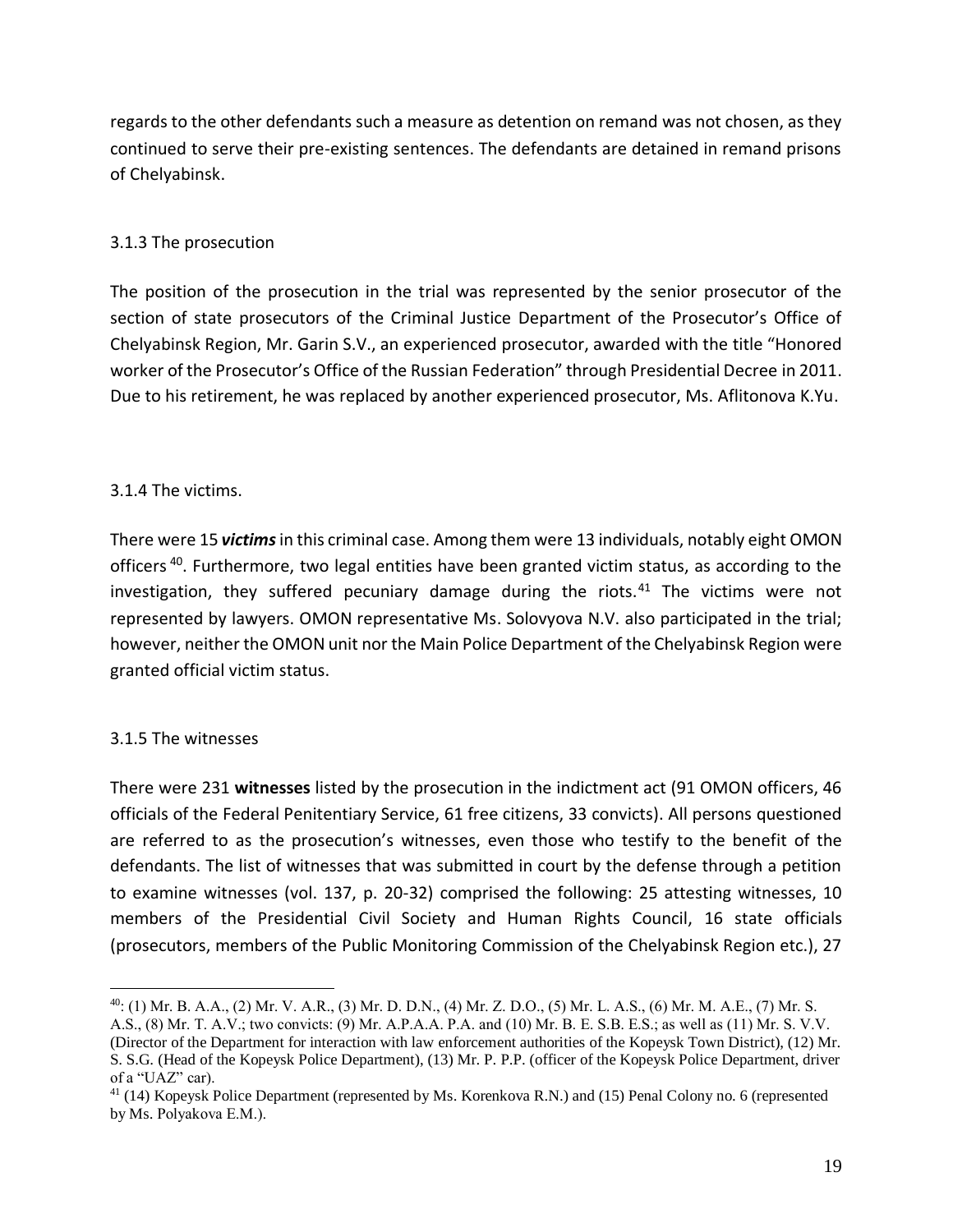employees of Colony no. 6, 8 free citizens (among them media representatives), 86 convicts. The court examined only 58 prosecution witnesses (half of them testified to the benefit of the defendants) and 86 defence witnesses. The prosecution considered it unnecessary to call other prosecution witnesses.

#### 3.1.6 Other participants

Around ten officers of the police escort service were also present in the courtroom. They ensured the transportation of the defendants in custody and monitored their compliance with courtroom conduct rules. The said officers did not take any action that may be described as intimidating.

Representatives of the media and the public (relatives of the defendants), as well as members of the Prison Monitoring Commission, attended some court hearings.

# **3.2 Conditions of appearances of the accused**

#### 3.2.1 Communication with lawyers during the hearings

It was not possible to speak confidentially to the lawyers in the courtroom, as the majority of the defendants – those who were in custody – were held in an "aquarium" (a glass cabin in the courtroom), by which members of the escort service stand guard. In the "aquarium" they were seating on benches in three rows, and the lawyers were seated three desk rows away. Therefore, some defendants and their respective lawyers were 3-4 meters apart. This is problematic in light of the ECtHR case law<sup>42</sup>.

It should be noted that even those defendants who were not in custody were seated not next to their lawyers, but in the seats for the general audience that are separated from the lawyers' desks through a barrier. Some members of the escort service were seated in the very same seats.

#### 3.2.2 Access to case material

Representatives of the defense stated that the later was deprived of access to the materials (evidence) contained in criminal case file no. 1605232 (from which the present case was separated) and in the criminal case, which had been investigated into the allegations of torture

<sup>42</sup> See *Khodorkovskiy and Lebedev v. Russia* (no. 11082/06 and 13772/05, §§ 646-647, 25.07.2013), in which the Court has found a breach of the right to a fair trial, *inter alia*, because the defendants who were in the cage could speak to their lawyers only in the presence of the escort officers, i.e. it was not confidential.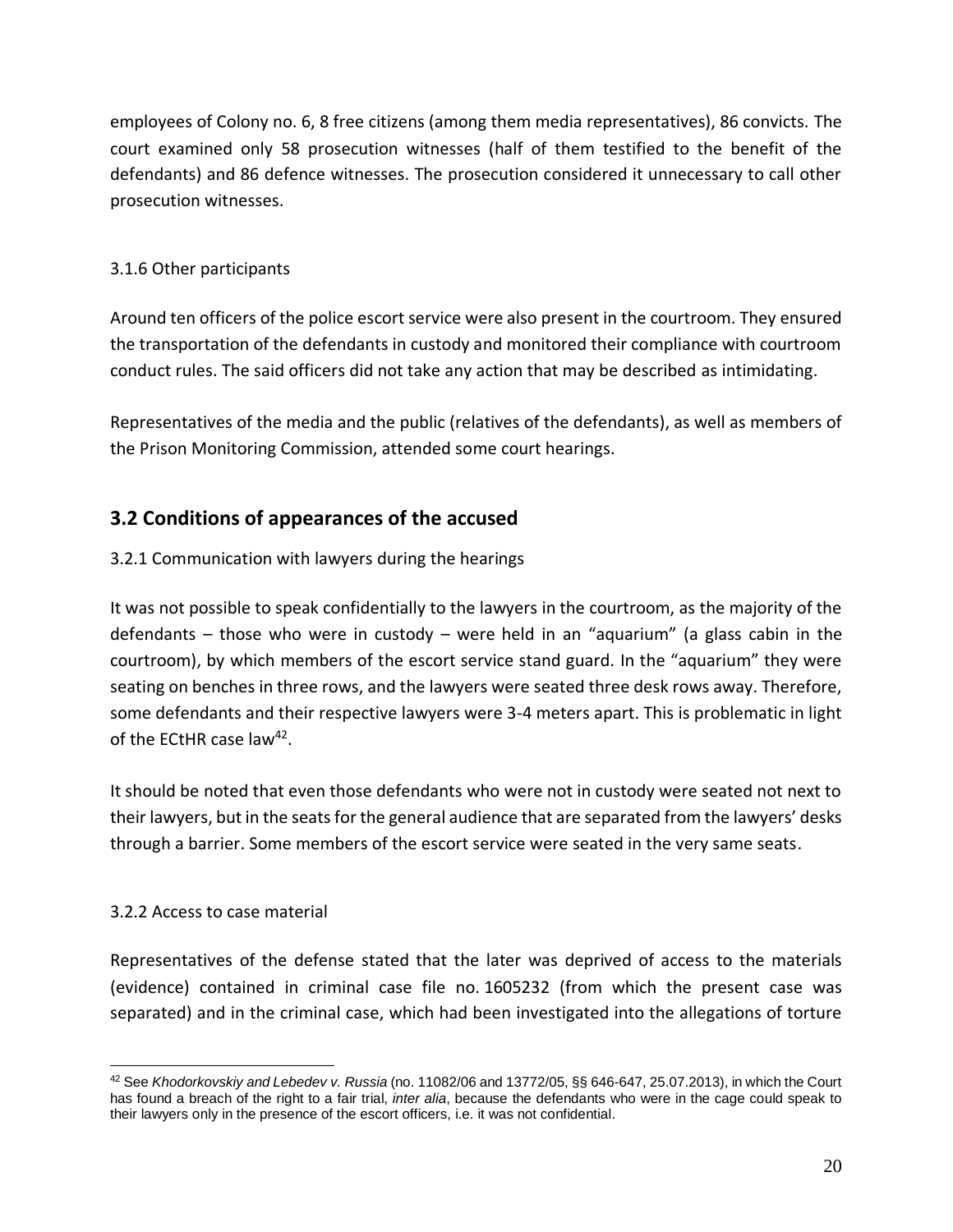of prisoners by the Colony officers. These materials could support the standpoint of the defense, in particular, as regards the absence of any mass riots on 24-25 November 2012 and the real reasons for the protest action. This appears to be in breach of international standards.<sup>43</sup>

Apart from that, the defendants and their lawyers had access to the case file materials. However, given the large volume of the bill of indictment (it consists of 12 186 pages) weighing about 60 kg,<sup>44</sup> the defendants and their lawyers were physically deprived of the possibility to have it at hand during the trial and, therefore, to use it. The court refused the request to keep the bill of indictment in the courtroom.

#### 3.2.3 Right to be assisted by a lawyer of his own choosing

As a result of the defendants' transfer from one region to another, and also due to long investigation procedures, defendant Mr. L. (defendant no. 6) appointed a lawyer from Sverdlovsk region when he was detained there. For procedural reasons, the court refused to appoint her as a legal aid lawyer at the stage of the trial, when this accused no longer had the means to finance his defence. At the same time the trial court, notwithstanding the defendant's objections, appointed a legal-aid lawyer who was not familiar with the case. This decision had inevitably a negative impact on the efficiency of the legal aid provided.

#### 3.2.4 Translation

The defendants Mr. V. (defendant no.3) and Mr. R. (defendant no.11), who are Azeris, received a translation into Azeri of the bill of indictment, using the Cyrillic alphabet, and without asking them in which script they would like to receive it (Transcript, pp. 14, 36). In court they stated that they do not master Azeri in its Cyrillic script form, but in its Latin script. Upon filing a petition during the preliminary court hearing (Transcript, p. 36), Mr. V. (defendant no.3) received part of the bill of indictment in the Latin script version of Azeri (659 pages), which included the charges that were brought against him (Transcript, p. 41). Moreover, the court deemed that Mr. V. (defendant no.3) and Mr. R. (defendant no.11) master the Cyrillic script version of Azeri, as they attended school in Azerbaijan at a time when such script was in use there (Ruling of 1 June 2015, pp. 12-13)<sup>45</sup>.

 $44$  12 186 pages x 5 g (weight of one page) = 60,930 kg.

<sup>43</sup> *Rowe and Davis v. the United Kingdom* [GC], no. 28901/95, § 60, 16.02.2000; *Natunen v. Finland*, no. 21022/04, §§ 39-43, 31.03.2009; *Pichugin v. Russia*, no. 38623/03, §§ 207-213, 23.10.2012.

<sup>45</sup>Article 220 § 6 and Article 18 § 3 of the Code of Criminal Procedure prescribes that the defendant be given a translation of the bill of indictment "into the language of which he has a good command".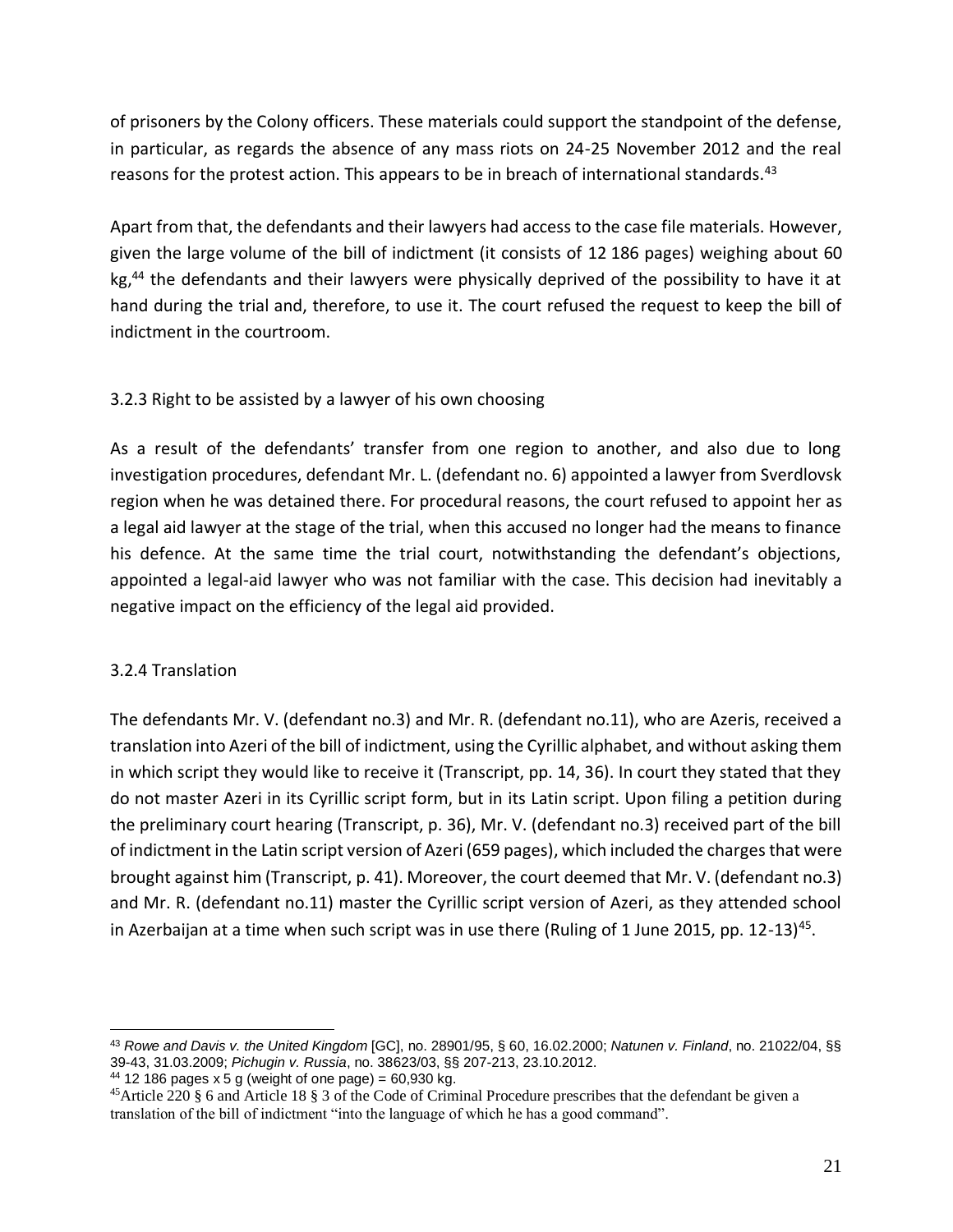It should be noted that during all court hearings an interpreter was present who knows Azeri. However, he was at a distance of 3-4 meters from the "aquarium", where Mr. V. (defendant no.3) and Mr. R. (defendant no.11) were held, and translated into Russian only if the defendants said something in Azeri. Therefore, he did not translate into Azeri anything of what other trial participants said. Apparently, the defendants in question have a good enough command of Russian to be able to understand what is happening in court. They also sometimes communicated with the court without the aid of the interpreter. However, in cases of not understanding something, they apparently had no possibility to resort to the interpreter in real time. However, the given defendants did not file a relevant petition, nor did they file any complaints about the quality of the interpreter's work.

#### 3.2.5 Conduct of court proceedings

The conduct of the court raises questions as to its impartiality. In this respect, the defence complaints that, during the examination of the victims, on a number of occasions, the court did not allow the defense to pose important questions to witnesses, for example, concerning the grounds on which the OMON officers came to the conclusion that mass riots had taken place, instead of a peaceful protest against widespread torture and extortion. In the court's view such questions are not related to the case. Furthermore, the court oftentimes helped the victims reply to inconvenient questions, for instance "… you do not recall, indeed a lot of time has passed since then…".

Two witnesses, investigators Mr. Y. and Mr. P., were examined by the court only upon a petition by the prosecutor after the court had refused to examine them on request of the defence. The court also dismissed several petitions to summon a number of witnesses (for example, former deputy head of the FSIN, Mr. Petrukhin) referring to absence of information about their address etc. On the other hand, the court examined many defence witnesses who appeared in court (including members of Prison Monitoring Commission, members of the Presidential Human Rights Council, former prisoners of Colony no. 6 etc.)

During the adjudication of the case the court removed 3 defendants from the courtroom (defendants nos, 4, 9 and 11) for breach of courtroom conduct rules. The grounds for the removal of defendants nos. 9 and 11 do not seem convincing, since, according to human rights activist, Ms. Prikhodkina V.Yu., defendant no. 11 fell asleep during the court hearing and snored, while the defendant no. 9 asked to go to the toilet, saying that he could not endure. In the light of caselaw of the ECtHR, this can be assessed as a violation of the right to a fair trial in respect of these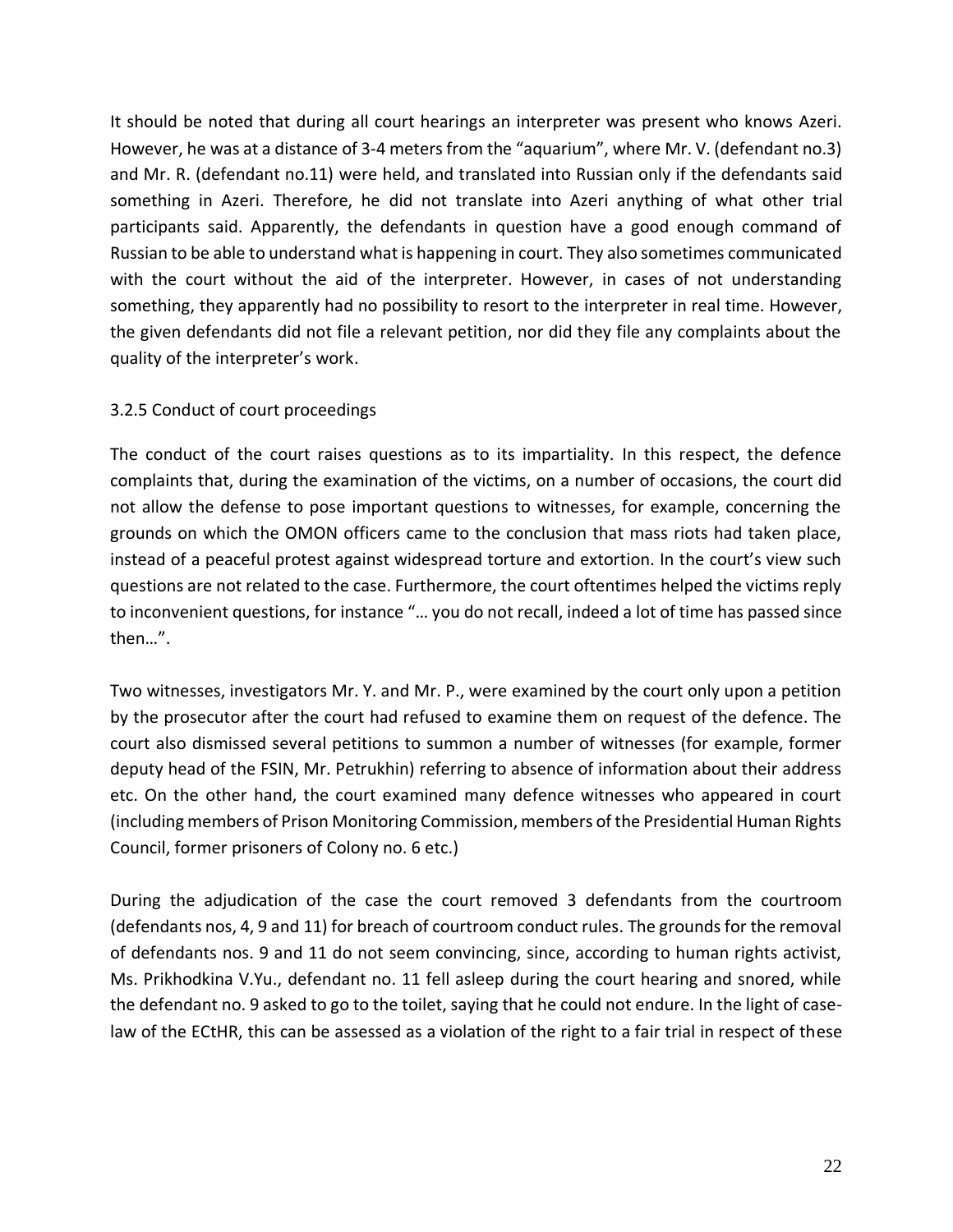defendants (see *Idalov v. Russia* [GC], No. 5826/03, §§ 167-182, 22.05.2012)<sup>46</sup>. All other defendants were present during court hearings. If one of the defendants was absent the court postponed the hearing.

The victims reported to the court only on the days when their examination was scheduled. It was reported that after the questioning the victims immediately leaft the courtroom and were not summoned to the court anymore. Because of that the defendants were deprived of the possibility to ask the victims further questions that could have occurred to them while a next victim was being examined. Moreover, as stated by lawyer Ms. Kalinina, her petition about having the victims stay in the courtroom after their examination, or the petition about a second  $-$  clarifying  $$ examination of any victims, were rejected by the court without any given reasons.

The court also dismissed the request to the prosecutor to name in advance the witnesses to be examined at the next court hearing, which made it impossible to prepare thoroughly for their questioning. This kind of situation is problematic in light of Article 6 § 3 (b) of the Convention, which guarantees the right to have enough time and facilities to prepare one's defense.

#### 3.2.6 Conditions in the courtroom

The defendants were held in an "aquarium", with no tables. This made it also difficult for them to take notes, use documents for the defense (put them in a particular order etc.). Lastly, the defendants constantly complained that they cannot hear everything that the trial participants are saying from behind the glass. This seems also problematic.

#### **3.3 The debates at the court**

From 5 to 9 February 2018, the Chelyabinsk Regional Court held a debate of the parties. Prior to the start of the debate, the defence requested permission for the defendants, who had been previously removed from the trial by the court before the end of the debate due to the breach of order in court sessions (no. 3, no. 4, no.  $11)^{47}$ , to participate in the debate. The court refused to satisfy this petition referring to the lack of grounds for the return of the defendants.

<sup>46</sup> From 5 to 9 February 2018, the Court held a debate of the parties. Prior to the start of the debate, the defence requested permission from the defendant, who had been previously removed from the trial by the court before the end of the debate due to the breach of order in court sessions to participate in the debate. The court refused to satisfy this petition referring to the lack of grounds for the return of the defendants.

 $47$  The grounds for the removal of defendants no. 11 and no.9 do not seem convincing, since violations of the procedure for holding a court hearing, according to human rights activist V.Y. Prikhodkina, it was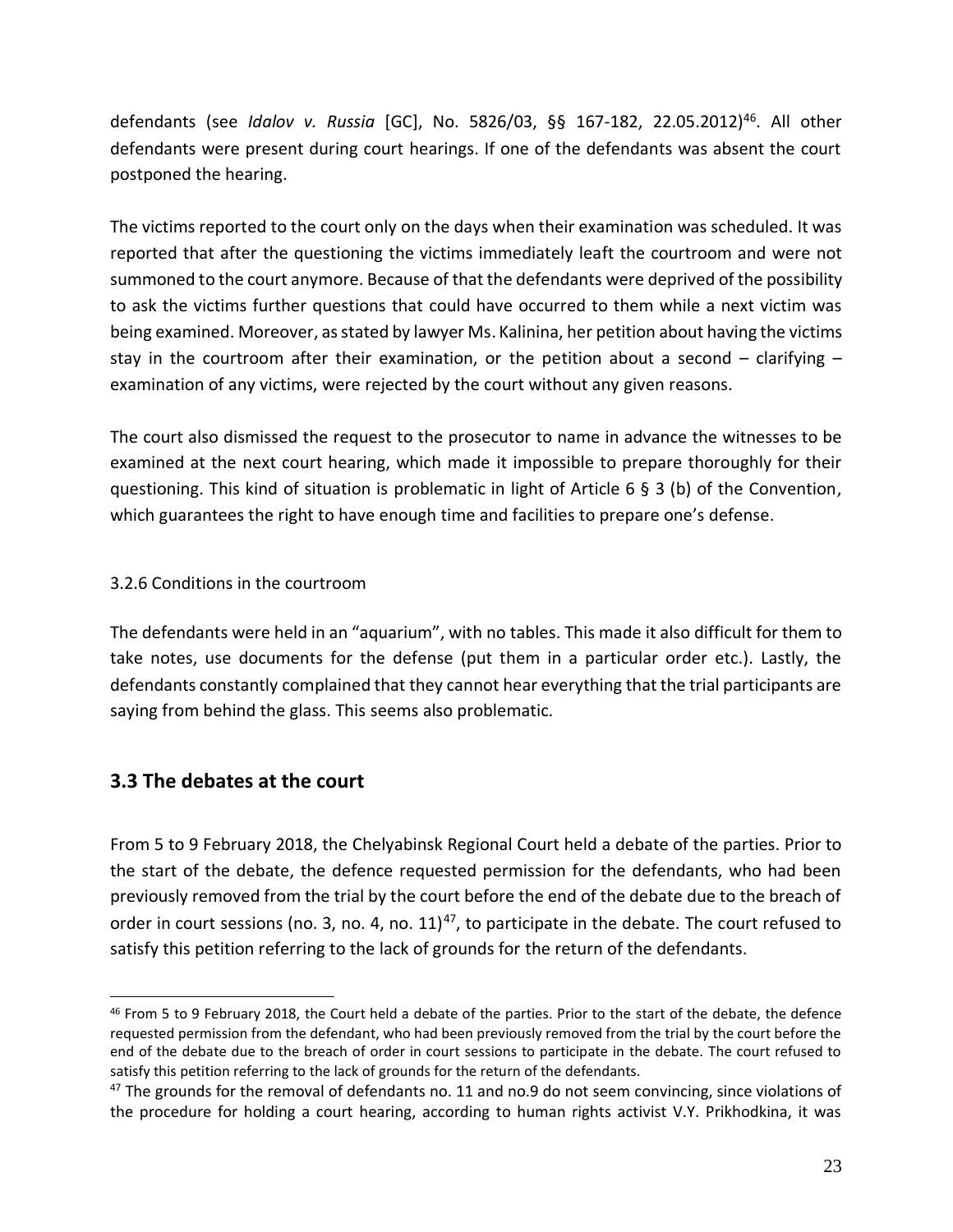#### 3.3.1 Position of the public prosecutor

On 5 and 6 February 2018, the prosecutor read out her speech (earlier, due to the fact that prosecutor Garin had retired, he was replaced by prosecutor Aflitonova). She insisted that the defendants had committed the crimes they were accused of, i.e. that on 24th and 25th of November 2012, there had been mass disturbances in and around the correctional facility no. 6 (further: IK-6), accompanied by resistance to the authorities (using objects as weapons: stones, sticks, bottles, etc.) and destruction of property, and that the defendants had organized or participated in them. Despite the fact that all the defendants denied their guilt in court, the prosecutor considered their guilt to be fully proven by the set of evidence collected in the case.

In substantiating the fact that the mass riots took place, the prosecutor referred to:

- Documents according to which large forces of OMON were used to ensure public order in the case of mass gatherings of citizens, and 8 OMON officers received injuries qualified as minor harm to health;
- Video recordings of the events that were collected by the investigation authorities (which show a crowd of prisoners in the territory of the detention corridor of the colony, bent rods of fences of local areas, open doors of these areas, prisoners standing there shouting "AUE!" (Arrestant-Urkagan Unity), prisoners on the roofs of buildings with banners, a crowd of people near the colony, one of whom hides a bat under his jacket, etc.);
- Undermining the functioning of IK-6 and non-compliance with the legal requirements of the administration (cancellation of the "open doors day"; refusal to eat, to go to divisions, to get off the roofs of buildings, etc.);
- Damage to the property of IK-6 (mainly locks of local stations and broken video cameras) and to the property of the Kopeysk city police (2 damaged police vehicles);
- Documents according to which 15 bus links running along the route near IK-6 were cancelled;
- Testimonies of witnesses and victims, as well as confessions of four defendants, which were given at the investigation stage.

The prosecutor emphasized in her speech the role of human rights activist Oksana Trufanova in the organization of mass riots due to the fact that she urged the gathered at the correctional facility no. 6 not to disperse, otherwise all the prisoners would be "beaten up".

expressed in the fact that the first defendant fell asleep during the court hearing and snored, and the second asked to go to the toilet, saying that he could not bear it. In light of the practice of the ECtHR, this can be assessed as a violation of the right to a fair trial in respect of these defendants (see Idalov v. Russia [GC], no. 5826/03, §§ 167-182, 22.05.2012).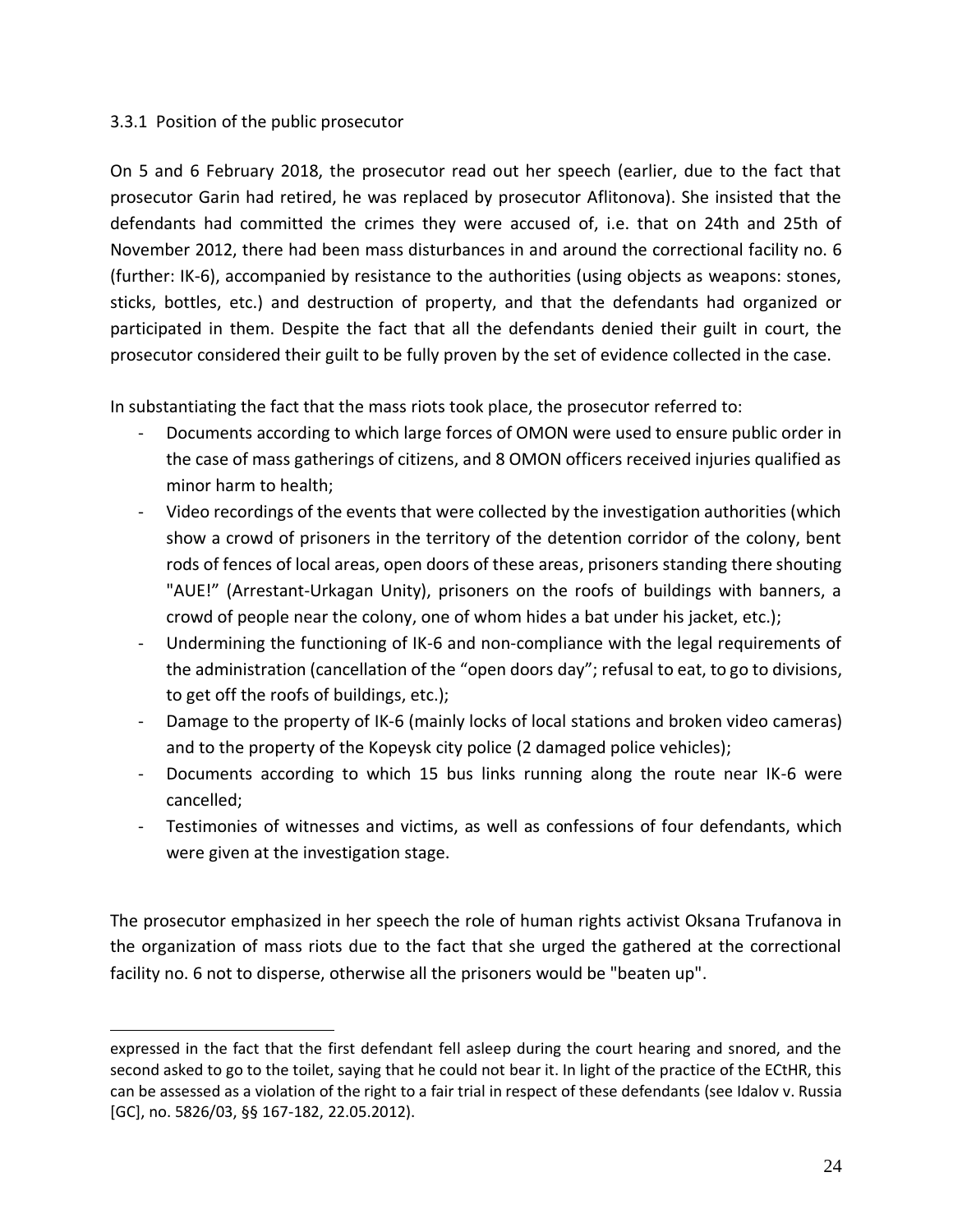According to the prosecutor, the riots were aimed at removing the colony's leadership from its management, changing the regime (i.e. instead of a colony under control of the administration, prisoners tried to create a colony, which is informally controlled by the leaders of the criminal world). At the same time, she noted that, based on the disposition of Article 212 of the Criminal Code of the Russian Federation, the motives and objectives of the organizers and participants are not relevant to the qualification of this crime.

The prosecutor also analysed the evidence collected against each of the defendants. She considered all the evidence of their guilt to be reliable, in particular, the testimony of victims (OMON officers) and witnesses of the prosecution, since, according to the prosecutor, no grounds for the defendant's defamation had been established.

In the case of witnesses of the prosecution (mainly IK-6 prisoners who were cooperating with the prison administration, so-called "activists") who changed their testimonies in court, the prosecutor called on the court to base the verdict on their testimonies given during the investigation, as they were credible. The prosecutor considered the statements of these witnesses about forced testimonies or not given testimonies (signed without reading or signed a blank sheet of paper, etc.) as unconvincing and unfounded. The prosecutor also noted that during the events of 24th and 25th of November 2012 these prisoners (activists) were taken out of the residential area of the colony (where other prisoners were staying) and placed in the administrative building where they lived for more than a month after the events for security reasons. According to the prosecutor, the change in their testimony about the presence of mass riots in IK- 6 and the role of the defendants in these events is explained by the fears of these witnesses for their safety. The fact that the activists lived separately from other prisoners also proves, according to the prosecutor, that the events inside the colony were not peaceful.

The prosecutor explained the changes in the confessions of those defendants who admitted their guilt during the investigation by their desire to avoid responsibility for the committed crimes. As to the explanations of the defendants that the confessions were given under pressure from the investigation bodies and in exchange for changing the preventive measure in the form of detention, the prosecutor considered them unconvincing, i.e. unreliable. At the same time, the prosecutor referred to the fact that lawyers were present during the interrogation, no remarks were made in the interrogation protocols and other investigative actions (confrontation bets, onsite testimony checks, etc.), and the defendants did not appeal against the allegedly illegal actions of the investigator.

As to the sentences required, the prosecutor requested the court to consider the voluntary acknowledgement of guilt of the defendants no. 12 and no. 15, as well as the confession of guilt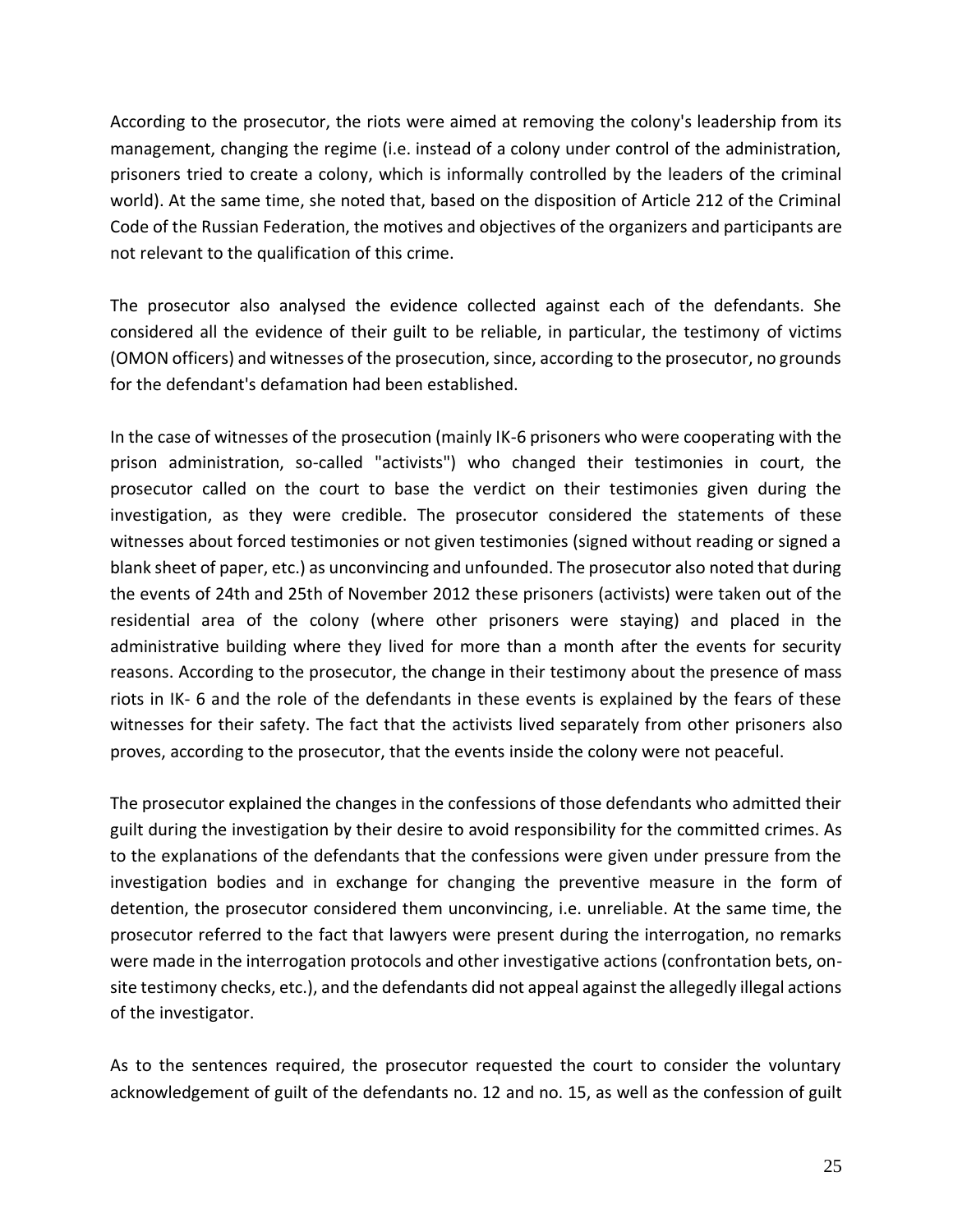in the preliminary investigation and active contribution to the investigation by the defendants no. 16 and no. 17 as mitigating circumstances.

At the end of her speech, the prosecutor asked the court to impose the following custodial sentences on the defendants:

(i) Regarding those who were detained at the time of the events:

- 8 years to each of the defendants no. 1 to 10 on charges of committing a crime under part 1 of article 212 of the Criminal Code (organization of mass disorders);

- 9 years against the defendant (11) on charges of committing crimes under part 1 of article 212 (organization of mass disorders) and part 1 of article 321 of the Criminal Code (disorganization of the activities of closed institutions);

(ii) Regarding those who were in the proximity of the colony at the time of the events:

- On charges of committing a crime under part 2 of article 212 (participation in mass disorders) - 5 years to the defendants no. 12 and no. 13 and 5 years 5 months for the defendant no. 14;

- On charges of crimes under part 2 of article 212 (participation in mass disorders) and part 1 of article 318 (use of violence not dangerous to life or health against a representative of the authorities) - 6 years for the defendants no. 15 and no. 16;

- On charges of crimes under article 212, part 2 (participation in mass disorders) and article 318, part 2 (use of violence dangerous to life or health against a representative of the authorities) - 7 years against the defendant no. 17.

The prosecutor also asked the court to jointly charge the defendants (all of them) to pay RUB 250,540 (about 6,250 EUR at the time) as a compensation for damage, caused to IK-6 and RUB 9,950 (about 250 EUR at that time) as a compensation for damage, caused to the police of Kopeysk.

It should also be noted that the prosecutor did not mention the "Report on the results of the public investigation into the circumstances of the events that took place in the IK-6 (Kopeysk)" of 06.12.2012<sup>48</sup>, prepared by the members and experts of Presidential Council for Civil Society and Human Rights, which provides the court with an alternative point of view on the absence of mass disorder and the conduct of peaceful protest actions by the prisoners of IK-6 against the practice of torture, extortion and humiliation.

<sup>48</sup> URL: <http://web.archive.org/web/20160417230547/http://president-sovet.ru/documents/read/249/>.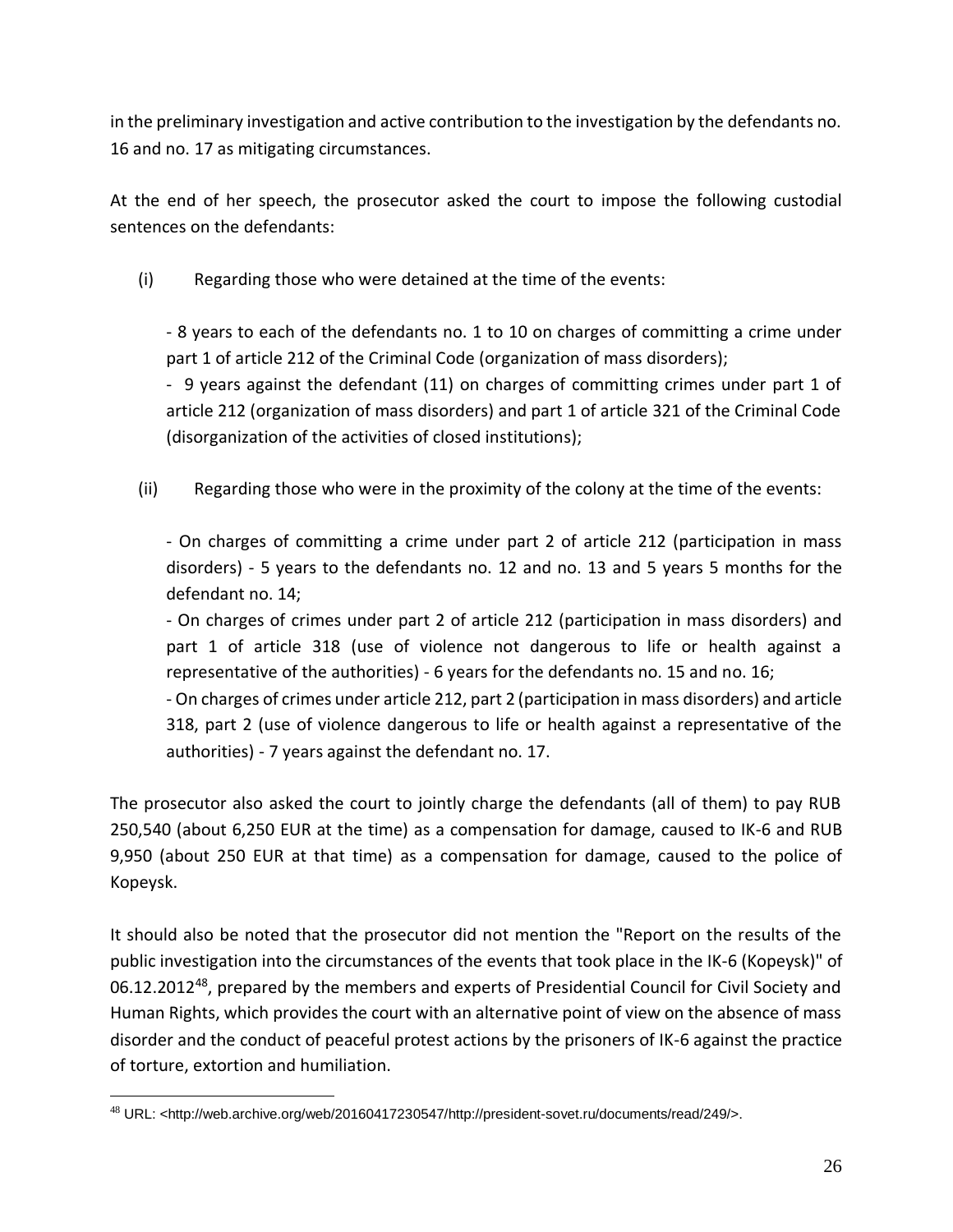#### 3.3.2 Position of the defendants

On 7 and 9 February 2018, the defendants' lawyers took the floor in the debate, and then the defendants themselves began to speak.

According to the position of the defence, there were no mass disturbances in IK-6 on 24-25 November 2012. There was a peaceful protest action against gross violations of the rights of prisoners (the practice of extortion, slave labour, humiliation, beatings and torture), with the criminal inaction of the supervisory authorities and bodies, which did not respond to the massive and well-founded complaints of prisoners for a long time. A peaceful spontaneous assembly of relatives and acquaintances of the detainees outside the colony was dispersed, with a disproportionate use of force by OMON officers. In this regards, the defence referred to the Presidential Council for Civil Society and Human Rights report. It also noted that even if it is assumed that incidents involving the use of violence by individuals occurred near IK-6 or by prisoners of IK-6, it cannot be said that they were of a mass nature, and therefore no mass disturbances took place.

The most objective evidence, according to the defence, are the videos attached to the case file, which show that there were no signs of pogroms in the colony and that the convicts behave calmly. There were no weapons in the hands of the convicts or on the ground; there were no traces of arson and damage (except for broken arches on the gates of local sections and several bent rods). Convicts simply stand around and talk peacefully among themselves. You can see the colony staff, which is also freely moving inside the IK-6, without any fear for their health and life. Inmates do not use any violence against them. One can see that beyond the colony's territory no one takes illegal actions against OMON. There is no video confirmation of the car hitting OMON and causing bodily harm to them. There are also no traces of sticks, fittings, stones, bottles, etc.

The defence considered testimony of the prison staff to be unreliable, as they are interested in concealing the true reasons for the protest action (systematic torture and extortion by the administration staff).

The defence referred to the judgment of the Kopeysk City Court of 22.12.2014 and 05.06.2015 in respect of the former head of IK-6, Mr. Mekhanov, by which he was found guilty of abuse of power due to the fact that he "developed a system of illegal collection of money and other material values from convicts and their relatives in favor of the IK-6 under the guise of providing charitable assistance". He was also found guilty of a number of episodes of extortion of money from the IK-6 detainees.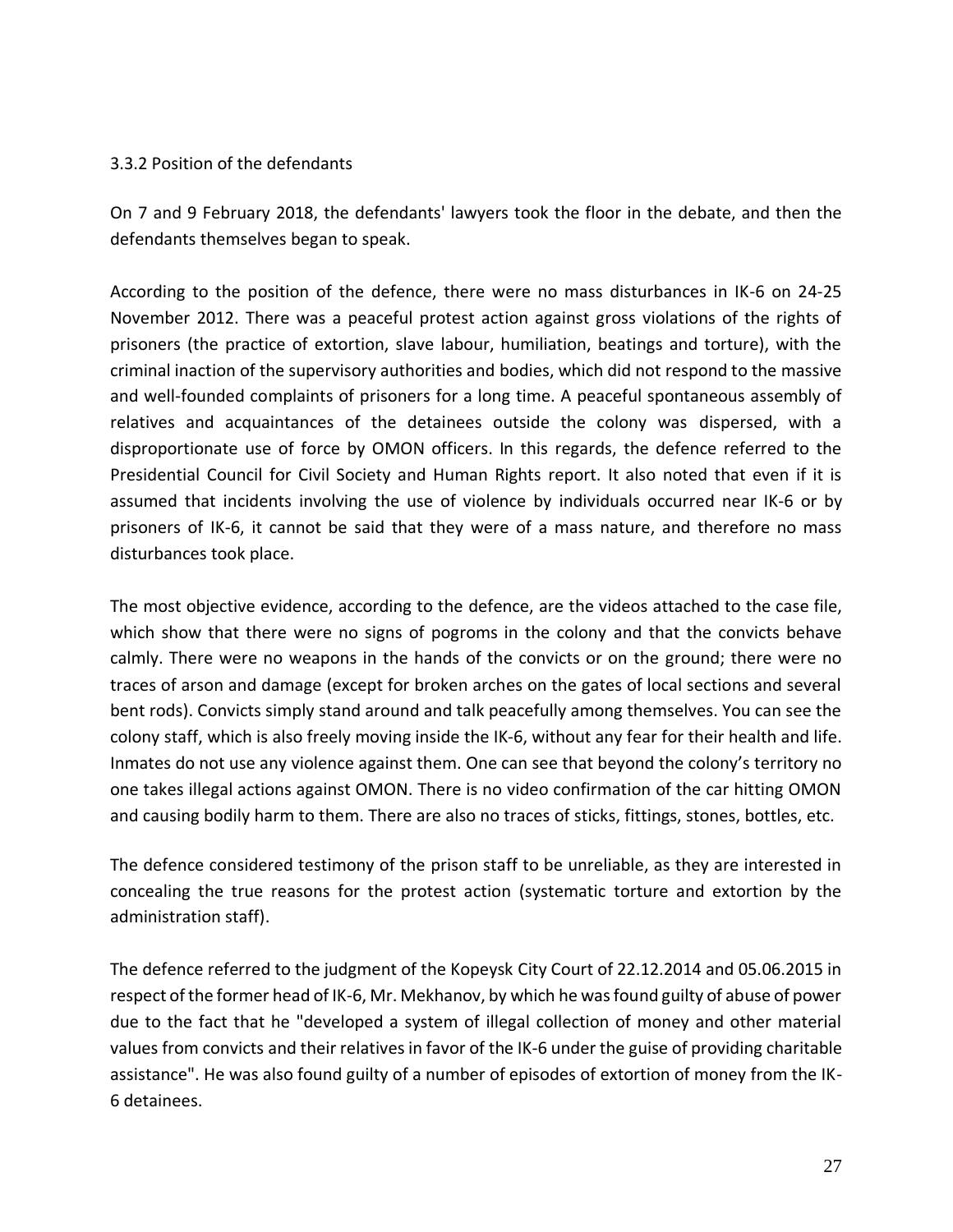For the same reason, the testimony of the activist prisoners that mass riots took place (they participated in these crimes and were dependent on the administration) is inaccurate. In addition, most of them changed their testimony in court, which, in the view of the defence, was due to the fact that they were no longer under pressure from the administration. According to the defence, the convicted activists hid during the events and for a month afterwards in a separate administrative building of the colony, not because someone started beating them, but out of fear of being beaten up for their crimes against prisoners.

The defence also contested the certificate of November 13, 2013, according to which the amount of material damage caused by IK-6 was RUB 250,540 (about EUR 6,250 at the time). Most of the damage affected the fences in the residential area of the colony. However, as it was established in the court session, these metal structures were not on the balance sheet of IK-6 and were installed at the expense of the inmates of IK-6. Only a few bars and temples with padlocks were damaged in the fences. The prisoners themselves repaired these demolitions on 27.11.2012. The defence also referred to the fact that the fences enclosing the local precincts were erected by the administration illegally.

As for the people gathered near IK-6, the defence claimed that they came to the "open doors day" (to meet with prisoners) at the invitation of the administration. As a result of the cancelation of the "open doors day" (at first without any explanation, and with contradictory reasons, such as quarantine, trainings, football), the management of the IK-6 provoked the relatives to feel justified anxiety for their relatives in the correctional facility. In this regard, it is clear why they did not diverge. The arrived OMON not only agitated, but also frightened the relatives. In addition to relatives, curious citizens joined the crowd to see what was happening there. Also, people who were passing by in cars, but had to stop due to the fact that the road was blocked by the police cordon approached the crowd. The citizens' assembly was peaceful; they were unarmed, so the demands by OMON (to diverge) were illegal. The police cordon on the road was also illegal, as the corresponding order could only be given by the head of the Department of the Ministry of Internal Affairs of the Chelyabinsk region (part 2 of article 16 of the Federal Law of the Russian Federation "On Police"), and he did not give such an order (as it was established, such an order was given by Mr. Shchegol, deputy head of the IK-6). In addition, OMON was able to block off the doors of IK-6 gateway or IK-6 headquarters in case of urgency, without blocking the road. The defence also referred to the documents, according to which the territory adjacent to IK-6 is a municipal territory, and therefore there were no established restrictions on the presence of citizens there during the events.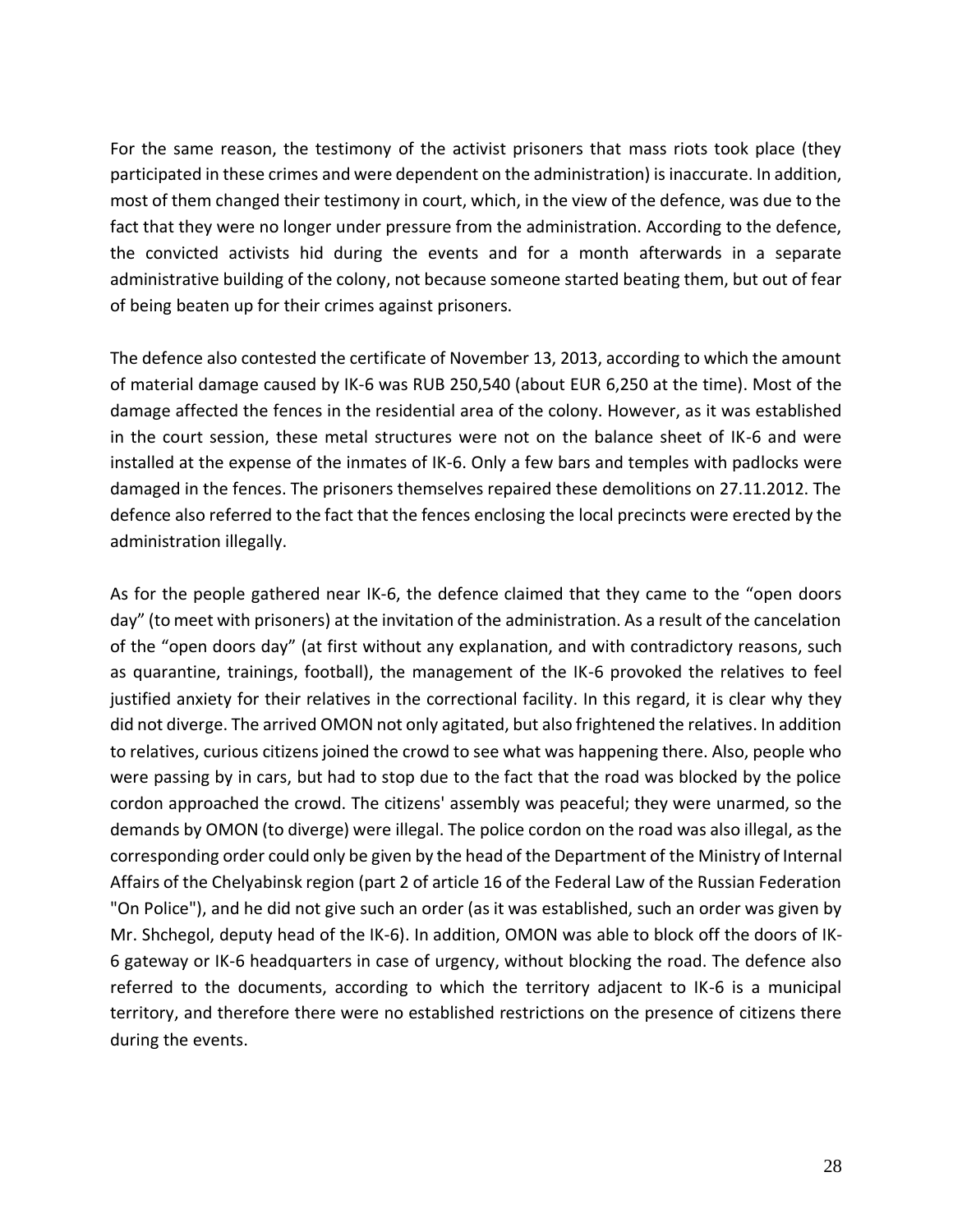The defence noted that none of the witnesses stated receiving a call from IK-6 on his cell phone and being involved into the riots. In addition, a number of defendants, who were at large during the events, had their cell phones and SIM cards confiscated, phone calls were detailed, contact lists were checked, etc. As a result, it was established that none of the other defendants (as well as other convicts) who had been in IK-6 had been in touch.

According to the testimonies of the prosecution's witnesses, people outside the IK-6 threw stones, pieces of ice, bottles, sticks, iron fittings, etc. at the OMON all night long. However, the video, which was also recorded during the whole night by the OMON and IK-6 officers, did not contain any fragments of anyone throwing any object at the employees, or attacking them, or causing bodily injuries, or insulting or threatening them, etc.

The defence noted the fact that, according to the prosecution, citizens wished to enter the territory of IK-6. But in court, the interviewed witnesses of the defence showed that no one was going to do so, and that the relatives, who arrived at the open house, tried to talk to the management of IK-6. The video shows that the relatives conveying their request to meet with the head of IK-6. At the same time, the video shows the OMON officers moving towards the citizens and accompanying them with batons on their shields, without a reason and without warning about the use of physical force, and then running at the people.

According to the map of the area attached to the case file, this beating occurs at a distance of 150-200 meters from the entrance to IK-6. So it is out of question that citizens wanted to penetrate the IK-6. This also follows from the testimony of the defence witnesses, who explained that they were passing by and did not commit any illegal actions, but who were also beaten by OMON. It follows from the case file that more than 60 persons complained about beatings by OMON. As not all of them reported to the police, there were supposedly much more people who were beaten up.

In the opinion of the defence, the criminal case was initiated to cover up the crimes committed by the OMON officers. The defence also noted that in their testimonies, OMON officers indicated that they had gone to IK-6 in order to prevent mass disturbances, and that they had achieved this goal, according to their own testimonies. Consequently, there was no mass disorder.

The defence also challenged, among others, the reports and other documents according to which the OMON officers received injuries.

The defendant no. 17 noted that the use of confessions obtained as a result of violation of Article 3 ECHR in criminal proceedings violates the right to a fair trial (he referred to paragraph 89 of the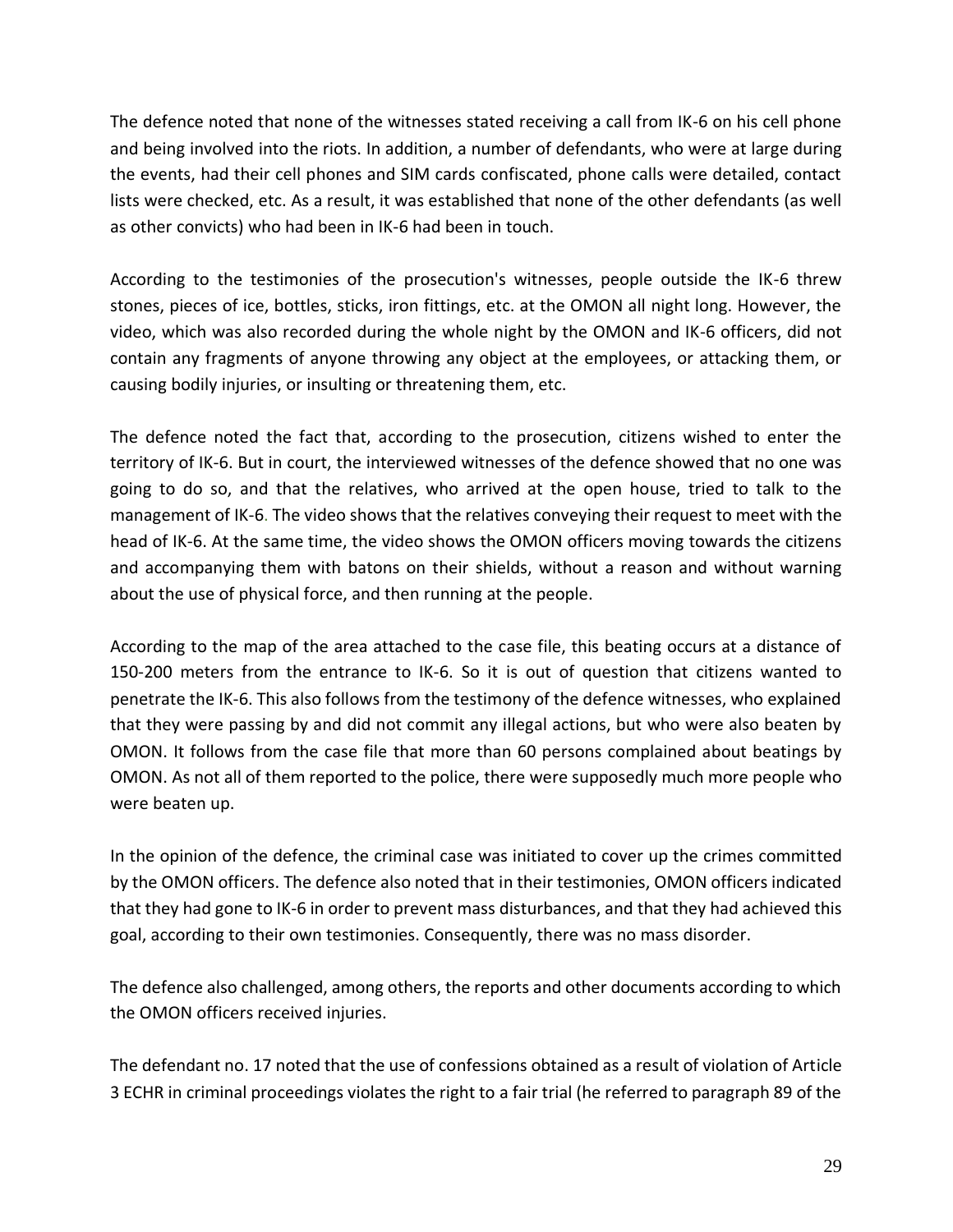ECtHR judgment of 06.10.2015 in the case of Turbylev v. Russia). He described his conditions of detention at the investigation stage (non-performing toilet, stench in the cell, lack of fresh air), which, in his opinion, violates the guarantees of Article 3 of the Convention. He explained his confession by his desire to stop his detention in inhuman conditions and return to his young wife and minor child. He also pointed out that the causal link between his confessions and the termination of his detention was clear, as he was released immediately after he had given them, and asked the court to declare his confession inadmissible as evidence.

Also, this defendant noted that according to the practice of the ECtHR, criminal responsibility for expressing one's opinion and exercising freedom of assembly (even if any unlawful acts were committed in their course) should be proportionate. He noted that the ECtHR found disproportionate and in violation of the guarantees of the ECHR the punishment of 2 years and 3 months' imprisonment for an offence under Article 212 of the Criminal Code (mass riots), ordered for participation in a public event on Bolotnaya Square in Moscow in May 2012<sup>49</sup>. Therefore, in his opinion, the sentences requested by the prosecutor cannot be recognized as proportional in any case.

In view of the above, all the lawyers and defendants asked the court to pass an acquittal verdict and to refuse to satisfy civil claims.

# **3.4 The verdict**

On 12 April 2018 the court issued its judgment. The court excluded as ill-founded the following circumstances imputed on the defendants in the indictments act (pp. 125-126):

- The use by the convicts of objects as weapons during mass riots inside the colony,
- Preparation by the convicts of Molotov cocktails,
- Involvement in mass riots by defendant S.S.A. of his mother, by defendant A.A.R. of his parents, by defendant B.V.F. – of his daughter,
- Visits by Ms. Trufanova (a journalist and human rights activist) to Colony No. 6 until 24 November 2012<sup>50</sup>;
- Participation of defendant M.K.B. in preparation of the banners used during the mass riots,
- Participation of defendant A.A.R. in the breakage of a gate inside the colony

<sup>49</sup> judgment of 04.10.2016 in the case of *Yaroslav Belousov v. Russia*, complaints Nos. 2653/13 and 60980/14.

<sup>&</sup>lt;sup>50</sup> Trufanova, who was a local parliamentary assistant at the relevant time, received the authorization to enter to the colony in order to discuss with the director on the ongoing event.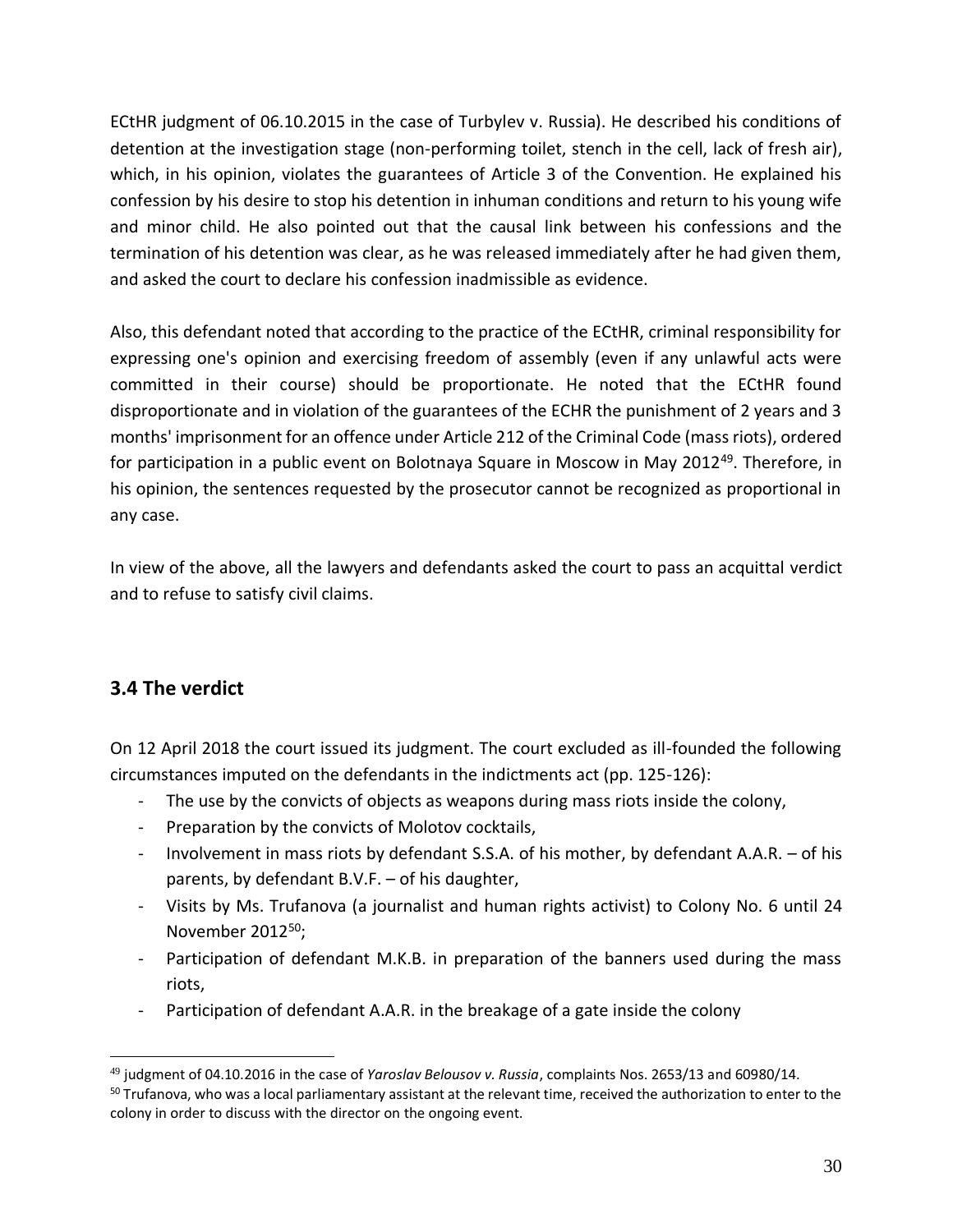- Coordination by the defendants of actions with the people outside the colony by mobile phones,
- Negotiations with law-enforcement agencies by several defendants,
- Climbing on the roofs by defendants A.A.R., M.K.B. and N.Y.N. and urges from there to other convicts to take part in mass riots.

The court also excluded such qualifying feature of mass riots imputed on the defendants as armed resistance to public officials since the bottles, stones, sticks, etc. used by the crowd outside the colony cannot be considered as "arms" within the meaning of Article 212 of the Criminal Code (judgment of 12 April 2018, p. 130). Finally, the court excluded such qualified feature imputed on the defendants as destruction of property since, according to the court, it is covered by the concept of "pogroms" within the meaning of this Article (ibid.).

Nevertheless, the court found all the defendants guilty of organizing of and/or participation in mass riots attended by violence (against convicts who did not want to participate in mass riots inside the colony and public officials outside the colony) and pogroms (i.e. destruction and damaging of property of the colony and damaging police cars). The court dropped the charges against Mr. R.A.S. under Article 321 § 1 of the Criminal Code (disruption of penitentiary facilities' work) as well as against Mr. L.S.V. and Mr. P.M.A. under Article 318 § 1 of the Code (violent acts not endangering life or health against a public official) since the imputed actions are fully covered by Article 212 of the Code (mass riots). However, in addition to participation of mass riots the court found Mr. K.D.V. guilty of a criminal offence under Article 318 § 2 of the Criminal Code (violent acts against a public official endangering life or health) in relation to the charge of driving a car into a line of OMON officers.

In its judgment the court described the charges in respect of the defendants and summarized the evidence presented by the prosecution and defence. Its analysis of the evidence appears rather short (judgment of 12 April 2018, pp. 113-132). The court found the testimonies of the prosecution witnesses reliable, even though they refuted them at the hearings. To the contrary, the testimonies of the defence witnesses to the effect that there had been a peaceful preset action in the Colony, a system of extortion and torture in the colony, etc., the court found contradictory and unreliable. For example, most witnesses testified that it was not possible to send complaints from the colonies about extortion, beating etc. But the court referred to a few examples when the convicts succeeded in sending such complaints from the colony through lawyers and members of the Public Monitoring Commission and held that it was possible. The court found unproved the defendants' allegations about systematic torture and extortion, given that the law-enforcement agencies had not reacted to such complaints or issued decisions not no open criminal cases (in particular, into the murder of Mr. Korovkin). The judgment against the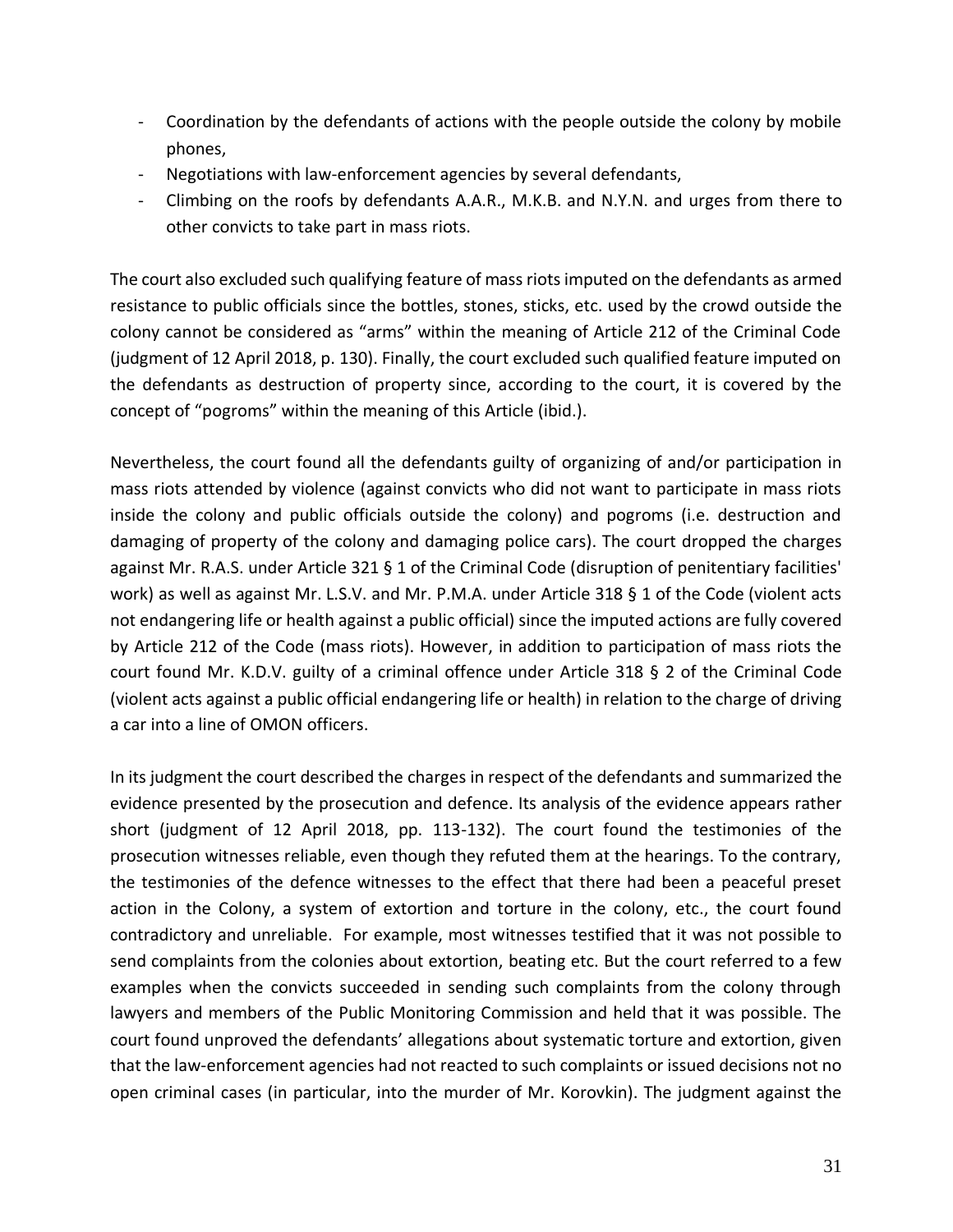colony director, Mr. Mekhanov, did not establish any cases of physical violence or ill-treatment of convicts, therefore, according to the court, the actions of the defendants could not be considered as taken in a state of necessity. The court did not mention the Report on fact-finding mission prepared by the Presidential Human Rights Council in 2012.

Taking into account their previous convictions, the court imposed on the defendants the following sentences (judgment of 12 April 2018, pp. 140-143):

- (1) Mr. A.A.R.  $-$  4 years and 1 day,
- (2) Mr. B.V.  $F 4$  years and 3 days,
- (3) Mr. V.Y.I.  $-4$  years and 3 months,
- (4) Mr. K.N.R.  $-$  4 years and 3 months,
- (5) Mr. K.A.S. 4 years and 2 months,
- (6) Mr. L.O.M. 5 years,
- (7) Mr. M.K.B.  $-4$  years and 6 months,
- (8) Mr. N.Y.N.  $-4$  years and 6 months,
- (9) Mr. S.S.A.  $-4$  years and 6 months,
- $(10)$  Mr. T.Y.F.  $-$  4 years and 3 months,
- (the above defendants were convicted of organization of mass riots);
- $(11)$  Mr. R.A.S.  $-4$  years and 10 months,
- $(12)$  Mr. A.R.F.  $-$  3 years and 11 months,
- $(13)$  Mr. G.S.V.  $-3$  years and 7 months,
- $(14)$  Mr. K.A.A.  $-$  3 years and 4 months,
- $(15)$  Mr. L.S.V.  $-3$  years and 3 months,
- (16) Mr. P.M.A.  $-2$  years and 8 months,

(the above defendants were convicted of participation in mass riots);

(17) Mr. K.D.V. – 3 years and 6 months (on probation),

(the above defendant was convicted of participation in mass riots) and violent acts endangering life or health against a public official).

# **4. Assessment of the respect of fundamental rights of the accused**

# **4.1 Compatibility of prosecution and sentences with international law**

The judicial treatment of the case ignores the state of necessity in which the detainees of the colony were held, given the routine use of torture and the climate of terror prevailing in this facility, which was favored by the impunity enjoyed by the perpetrators.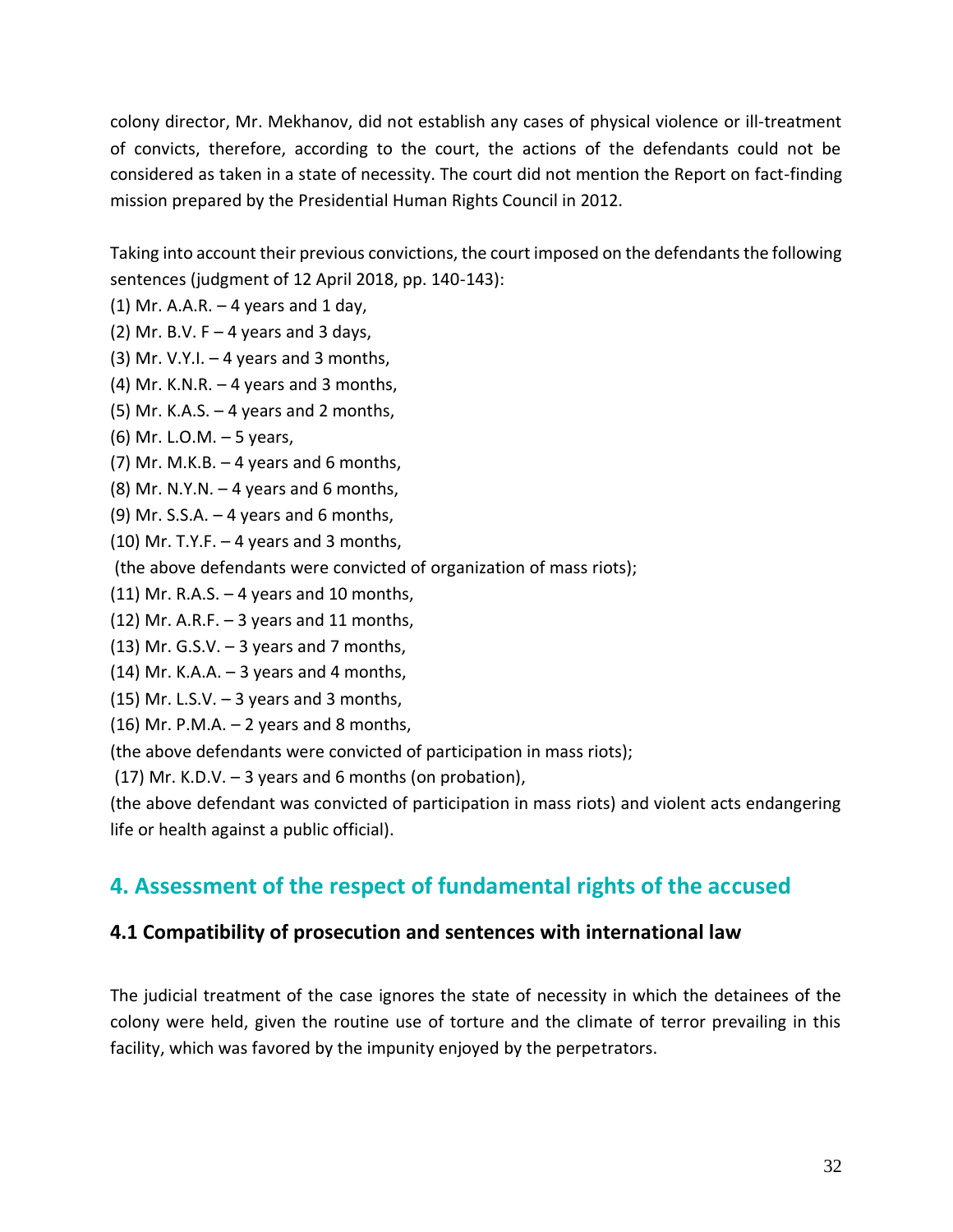In this respect, the indictment act and the conviction judgment must be read in the light of the prohibition of torture, which constitutes a peremptory norm of international law (jus cogens) and as such, it is not subject to derogation. This prohibition includes an obligation on the State to take the necessary protective measures with regard to persons at risk of torture. Secondly, under international law, in the presence of credible reports of ill-treatment, the authorities are under an obligation to conduct prompt and thorough investigations that will lead to the identification and punishment of those responsible.

#### 4.1.1 The Court's formal approach to dismissing allegations of torture

The Court dismissed the allegations of torture and ill-treatment as unfounded after a summary examination of the facts of the case and based in particular on the absence of court decisions finding such treatment.

This reasoning was made possible by the authorities' failure to conduct thorough investigations into the operating conditions of Colony No. 6. Investigations into regular ill-treatment have been very limited in scope and have not aimed to establish precisely the practices of torture, which were massively reported in the complaints of detainees. The sentences imposed, without any proportion to the seriousness of the facts, concerned only the prison director and concerned only peripheral aspects of the case. In this respect, light and suspended sentences, confined to peripheral aspects of the case, clearly disregard the obligations to identify and to punish those guilty of torture under Article 3 of the ECHR<sup>51</sup>.

The authorities' failure to conduct a thorough and effective investigation into the practices of Colony No. 6 therefore affected the conditions under which the criminal responsibility of the 17 accused was assessed.

These conditions were, however, firmly established. In its investigation report of 11 March 2013, the Presidential Human Rights Council pointed out "massive, systematic and flagrant violations of the rights and interests of detainees", concluding that "all of these circumstances have led to a situation in which (...) the safeguarding of the rights and interest of the persons carrying out a sentence in the prison IK-6 was impossible". This situation had "consequently led the prisoners to carry out a protest action, which received public attention (...) throughout the country". The Council had detected a system of extortion and widespread use of violence, involving the prison management, guards and prisoners of the affiliated with the administration. In addition, it strongly criticized the shortcomings of the investigation of the death of an inmate during the

<sup>51</sup> See especially Saba v. Italy, no.36629/10, 01/07/2014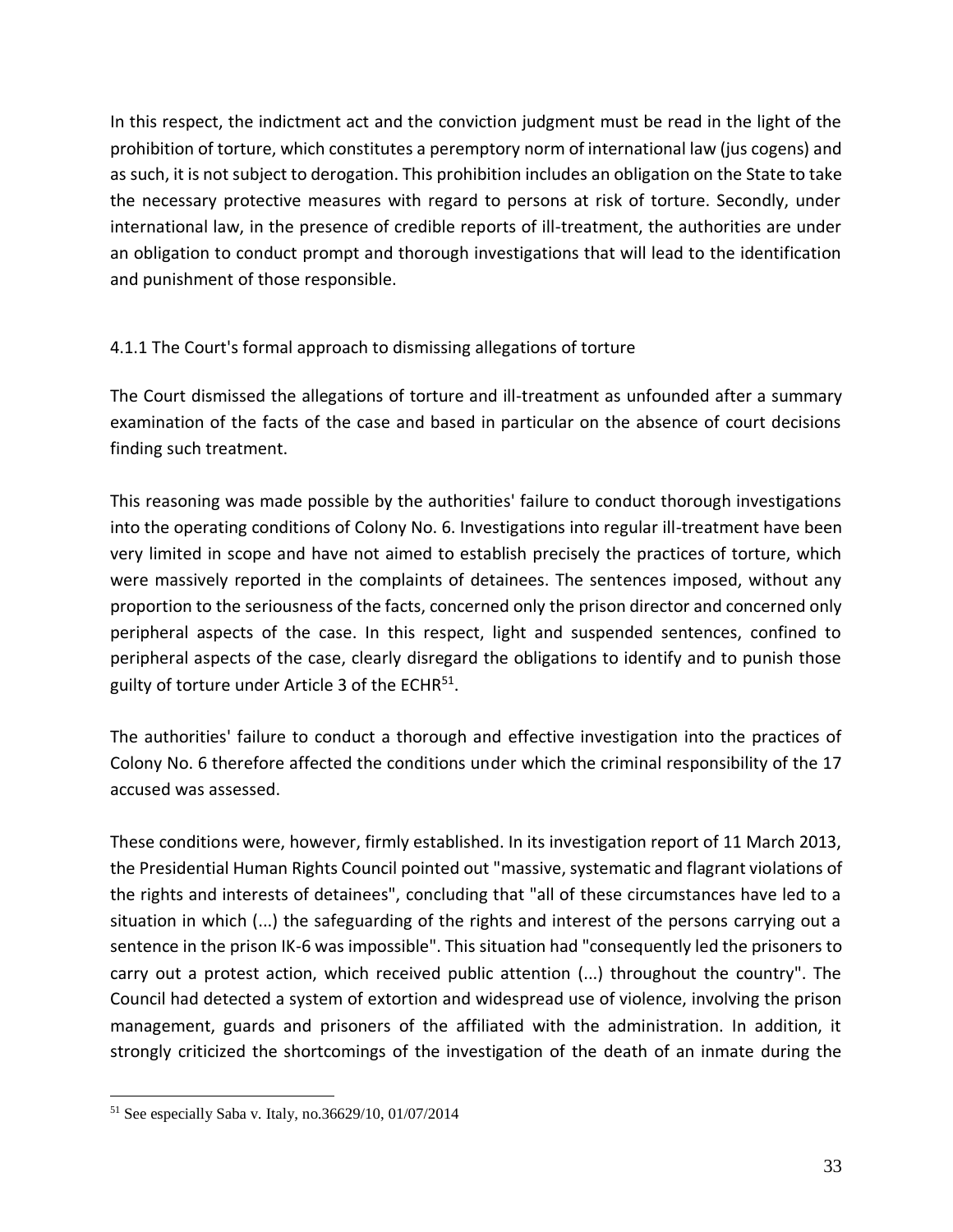summer of 2012, allegedly due to AIDS, but attributed by the Chelyabinsk Public Monitoring Commission to a beating by the penitentiary staff. Beyond this case, the PMC regularly alerted about the ill-treatment in this colony.

The Court's very formal approach in considering that the accused's complaints were unfounded ignores the procedural requirements applicable under international law to defensible allegations of torture, which require a thorough examination. Such rules were necessary in the context of the examination of the condition of extreme necessity (condition of exemption from criminal liability, Article 39 of the Criminal Code)<sup>52</sup>.

4.1.2 The disproportionate repression of the disobedience movement in the light of the tolerance shown towards the regular practice of torture

In the present case, the testimonies demonstrated that the population incarcerated in Colony No. 6 lived in a climate of terror, due to the routine and organized use of torture by the prison management or "activists" under its supervision, mainly to operate a system of racketeering the families of prisoners.

It is also established that the persons detained have activated all the mechanisms provided by the Russian law to prevent such practices, and that they have proved to be totally inopportune. The PMC has made numerous reports on the use of torture in this facility, and even organized a conference on the subject three months before the events. A State Duma deputy testified that in spring 2012 he received information on massive human rights violations in this prison and requested the Chelyabinsk prosecutor's office on the matter, which refuted all allegations. The day after the events, the Governor himself reported that he had been informed of allegations of this kind. In other words, the mechanisms available to detainees exposed to torture were either unable to stop the ill-treatment due to the lack of reaction of the authorities, or because the authorities were directly involved in the incidents.

Consequently, in the circumstances where the detainees had no other choice but to take action to attract the attention of the outside world and generate media coverage of their fate, in order to stop the situation of serious danger that they were in. Such action could only take the form of a mobilization of collective disobedience, given the control exercised over them by the prison administration.

 $52$  Similarly, the Court refrained from analyzing allegations of ill-treatment during the investigation phase by some defendants.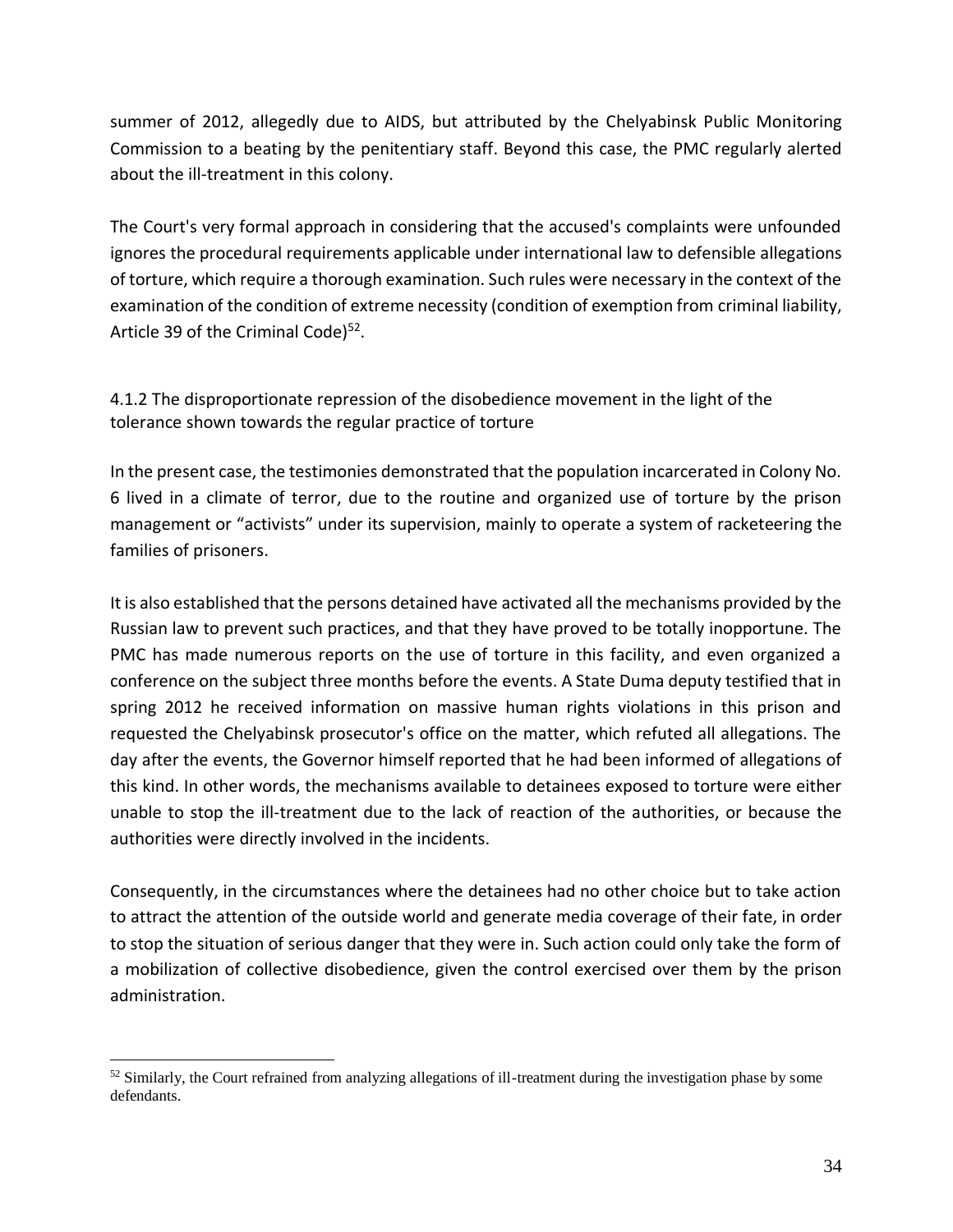Thus, seeking to punish criminally an action to which detainees were forced because of the total dysfunction of the institutional and judicial control mechanisms is tantamount to the authorities invoking their own turpitude.

Secondly, the considerable resources deployed to punish detainees for acts that have caused limited harm are in stark contrast to the minimal judicial treatment of the exceptionally serious crimes attributed to the personnel of Colony No. 6.

In these circumstances, the judicial treatment imposed on the accused seems likely to cause them to feel arbitrary, unfair and powerless, in conditions that seem contrary to the prohibition of inhuman and degrading treatment.

4.1.3 The failure to take into account freedom of expression and freedom of assembly

The court failed to deal with the argument of the defense that the actions of the defendants were protected by Articles 10 and 11 of the Convention, which guarantee freedom of expression and freedom of assembly. This appears to be a fundamental shortcoming of the judgment. Even assuming that corpus delicti of mass riots has been committed, the imposed sentences do not appear proportionate in the light of case law of the ECtHR. For instance, in the case of *Yaroslav Belousov v. Russia*, nos. 2653/13 and 60980/14, §§ 180-183, 04.10.2016, the ECtHR found that 2 years and 3 months of imprisonment was a disproportionate sanction for participation in mass riots in the context of realization of freedom of assembly.

Secondly, freedom of assembly also protects illegal gatherings, as long as they are non-violent. In addition, violence or disorder that is incidental to the holding of a peaceful assembly will not remove it from the protection of Article 11. It is the intention to hold a peaceful assembly that is significant in determining whether Article 11 is applicable.

In this respect, it should be recalled that "it is one of the precepts of the rule of law" that "citizens should be able to notify competent State officials about the conduct of civil servants which to them appears irregular or unlawful", and that violations of the rights of the persons concerned are assessed on this basis <sup>53</sup>.

In the present case, it is established that the collective movement was intended to make the outside world aware of the situation prevailing within the colony and the intervention of an independent prosecutor. It is with this objective in mind that banners were unrolled from the roof of the colony. This is reflected in the report of the Presidential Council for Human Rights and in

<sup>53</sup> *Medžlis Islamske zajednice Brčko and o. v. Bosnia, no.17224/11,* 27/06/2017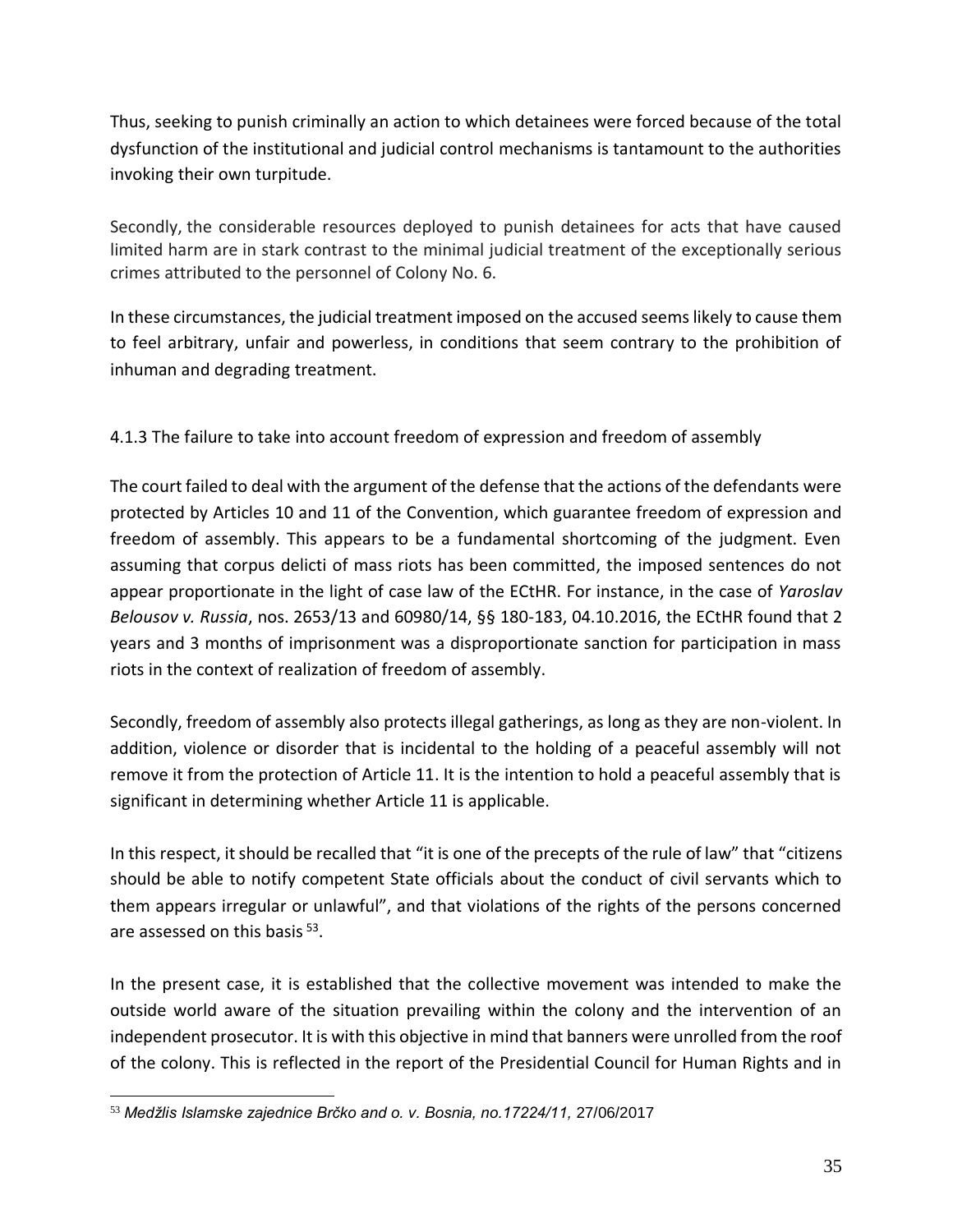the press release issued by the PMC on 25 November 2015, and in the numerous media reports made at the time of the events. Such an approach must be regarded, in the particular circumstances of the case, as legitimate and justifying enhanced protection of the rights of the persons concerned.

In addition, various authorities, such as the PMC, the Commission of the Presidential Council for Human Rights, the Governor of the Region, pointed out immediately after the events that the protest movement of the detainees had taken place in a peaceful manner.

Overall, taking into account the context within the institution, the objectives pursued by the prisoners, the modus operandi of the collective movement, the provisions of Articles 10 and 11 of the ECHR left little room for criminal proceedings. A fortiori, the sentences handed down appear to be highly disproportionate to the authorities' objective of maintaining order.

# **4.2 Pressure on some of the defendants**

The present observation mission did not have the means to examine retrospectively the allegations of ill-treatment made by some of the defendants during the preparatory phase of the criminal proceedings. However, it should be noted that according to recognized human rights organizations, some defendants were pressurized with the aim of forcing them to give confession statements. As a matter of fact, defendants who served their sentence in correctional colonies (convicted defendants) were moved to remand prisons in other regions, so called "torture regions".<sup>54</sup> The term of their "business trip" often exceeded the two-month period set by the law. In addition, during the investigation the defendants were often kept in inadequate conditions of detention.

# **4.3 Grounds for pre-trial detention**

Some defendants have been held in detention on remand for over a year. Every time, the court gave the same formal reasons for extending their detention, which in the ECtHR's view represents a structural problem in the Russian legal system (see *Zherebin v. Russia*, no. 51445/09, § 80, 24.03.2016, in respect of a detention on remand lasting less than 8 months). Therefore, with regards to these defendants there is a possible breach of Article 5 § 3 of the Convention (right to trial within a reasonable time or to release pending trial).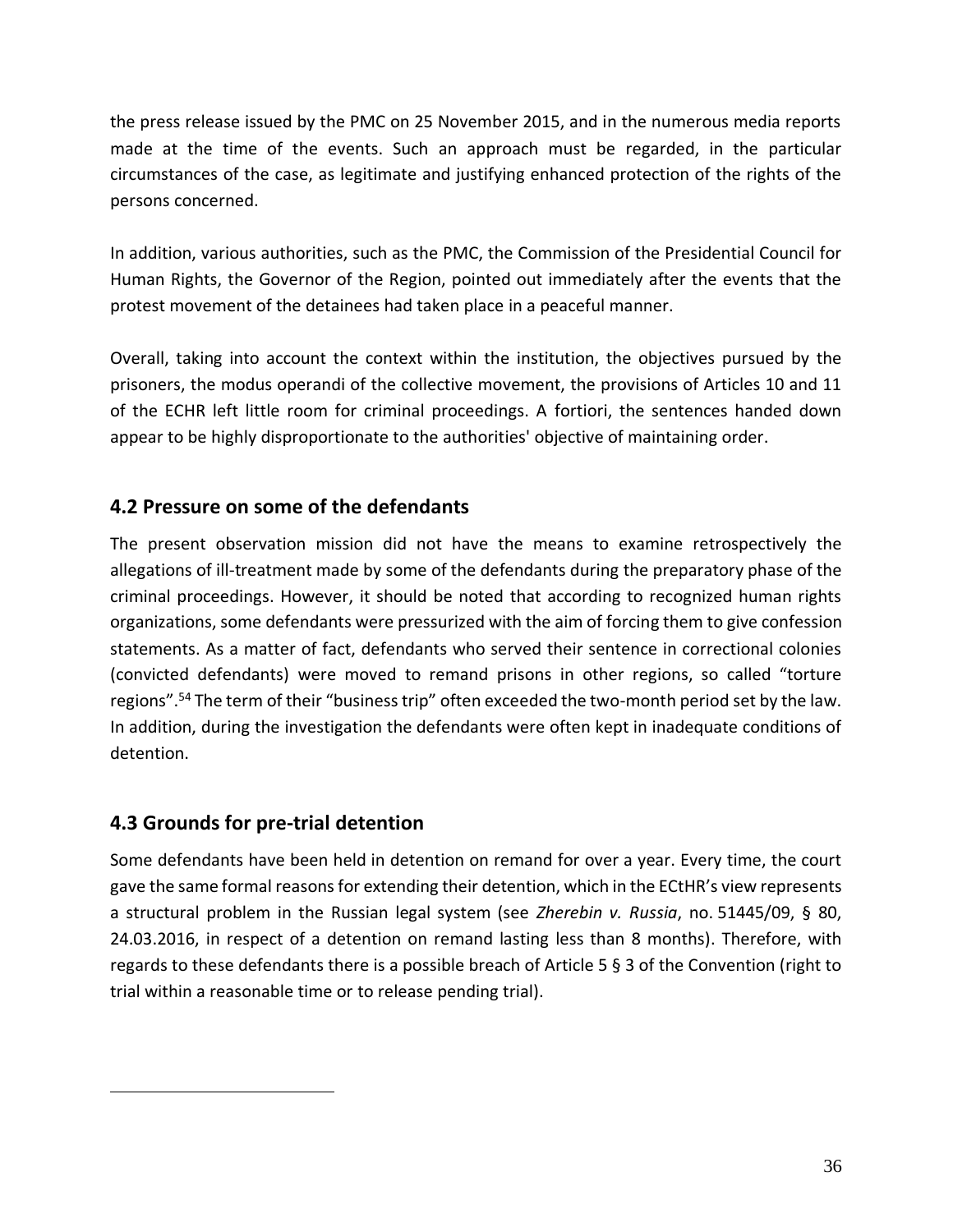### **4.4 The overall fairness of the trial**

It seems that the judicial authorities have been driven by a formal conception of the rights of the defence. The previous pages report violations of the procedural rights of the accused during the trial. Among the noted shortcomings, three are of such a nature and/or magnitude that they appear to have irreparably vitiated the overall fairness of the trial.

#### 4.4.1 The turnover of lawyers

The quality of the defence has been greatly affected by the turnover of lawyers in the case, due in particular to the length of the proceedings and the frequent remoteness of the defendants.

The conditions of the conduction of the preparatory proceedings and the trial deprived the accused of effective representation. The quality of criminal defence has been significantly affected by the repeated change of lawyers (almost all of whom are remunerated through the legal aid system). As a result of these changes, the appointed lawyers were not involved in the previous phases of the investigations and were not aware of the case. This inevitably affected the practical possibilities of requesting further investigations during the preparatory phase of the trial and of ensuring an effective defence at the hearing. Given the levels of remuneration under the legal aid system, the newly appointed lawyers were not in a position to analyze the 12,993 pages of the indictment - although they were very repetitive - and the very numerous documents in the file (more than a hundred volumes) under adequate conditions, i.e. in a way that makes it possible to exploit the favorable elements and point out shortcomings and contradictions.

The authorities are directly responsible for these repeated changes of lawyers, since they essentially result from the way investigating authorities and the judicial authorities conducted the proceedings. First, the repeated change of lawyers was a result of the frequent transportation of the defendants from Chelyabinsk to Sverdlovsk Region at the investigation stage. No tangible justification has been given for this choice.

Second, the extreme staggering of the trial (under conditions raising serious questions from the point of view of the right to be judged within a reasonable time) also contribute to the high turnover of lawyers. In addition, it inevitably forced lawyers to intermittently defend their clients and substitute for one another.

#### 4.4.2 Summoning of witnesses and access to relevant evidence